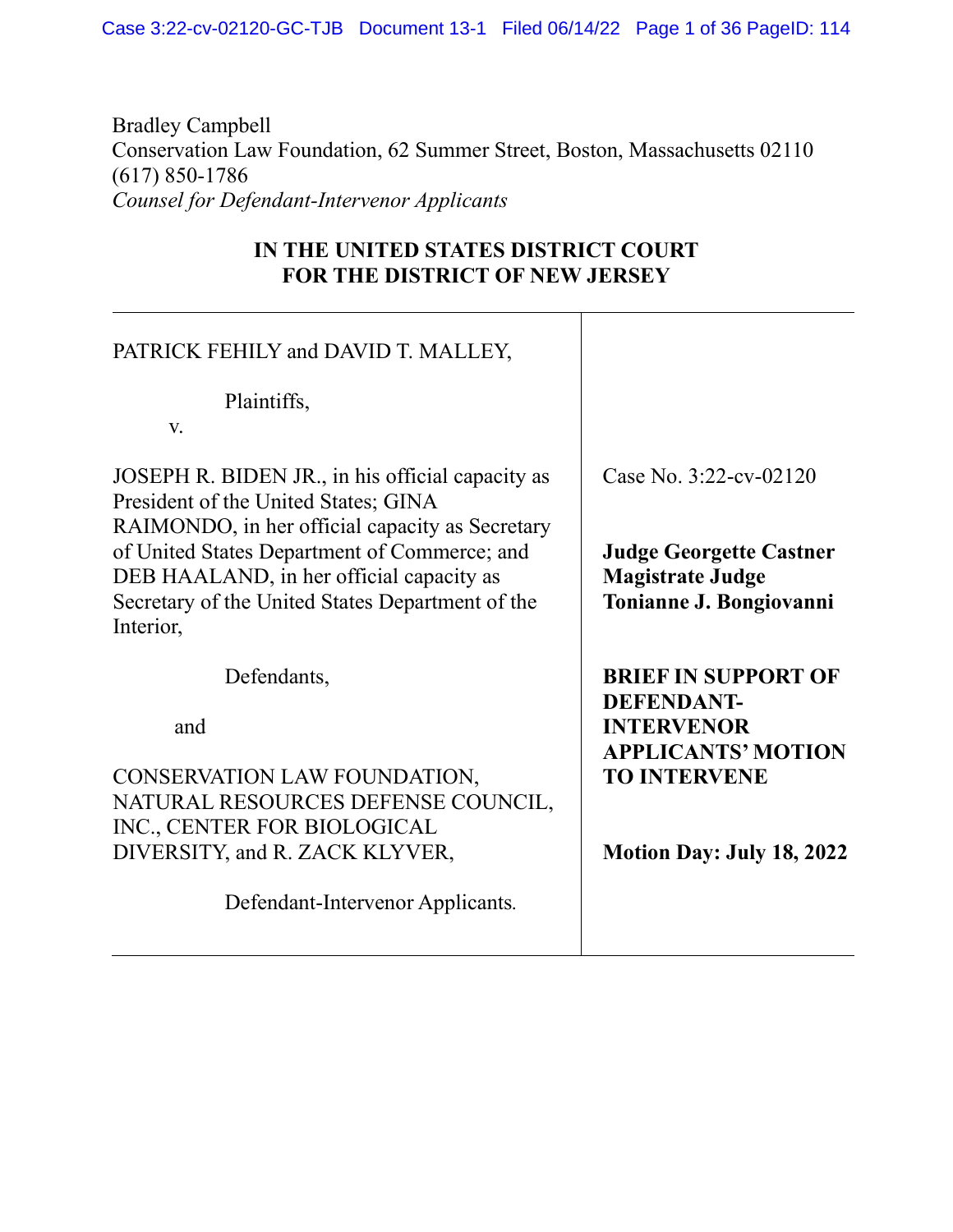# **TABLE OF CONTENTS**

| I.   |                 | The Northeast Canyons and Seamounts Marine National        |
|------|-----------------|------------------------------------------------------------|
| Π.   |                 |                                                            |
| III. |                 |                                                            |
|      |                 |                                                            |
| I.   |                 |                                                            |
|      | A.              |                                                            |
|      | <b>B.</b>       | Applicants have cognizable legal interests at stake        |
|      |                 |                                                            |
|      |                 |                                                            |
|      | $\mathcal{C}$ . | If successful, Plaintiffs' action would impair Applicants' |
|      | D.              | Applicants' interests may not be adequately represented by |
| II.  |                 | Alternatively, the Court should permit Applicants          |
|      |                 | .30                                                        |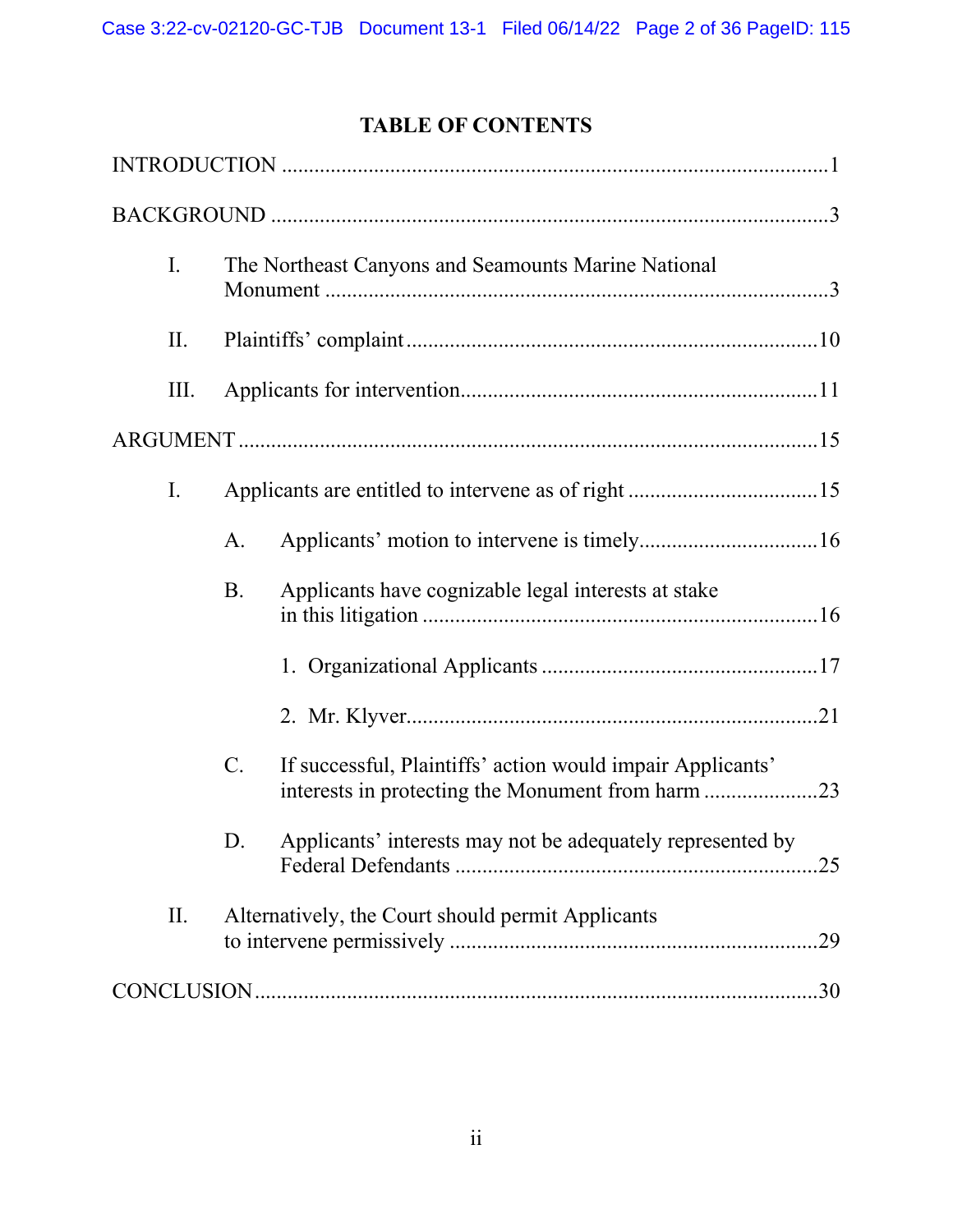# **TABLE OF AUTHORITIES**

# **CASES**

| Am. Farm Bureau Fed'n v. U.S. E.P.A.,                                |  |
|----------------------------------------------------------------------|--|
|                                                                      |  |
| Benjamin ex rel. Yock v. Dep't of Pub. Welfare of Pa.,               |  |
|                                                                      |  |
| King v. Governor of the State of New Jersey,                         |  |
|                                                                      |  |
| Kleissler v. U.S. Forest Serv.,                                      |  |
|                                                                      |  |
| Little Sisters of the Poor Saints Peter & Paul Home v. Pennsylvania, |  |
|                                                                      |  |
| Mass. Lobstermen's Ass'n v. Raimondo,                                |  |
|                                                                      |  |
| Mass. Lobstermen's Ass'n v. Ross,                                    |  |
|                                                                      |  |
| Mass. Lobstermen's Ass'n v. Ross,                                    |  |
|                                                                      |  |
| Michaels Stores, Inc. v. Castle Ridge Plaza Assocs.,                 |  |
|                                                                      |  |
| Nat'l Inst. of Family & Life Advocs. v. Becerra,                     |  |
|                                                                      |  |
| Pennsylvania v. President, United States of Am.,                     |  |
| 888 F.3d 52 (3d Cir. 2018)15, 16-17, 20, 21, 22, 23, 24, 25-26, 28   |  |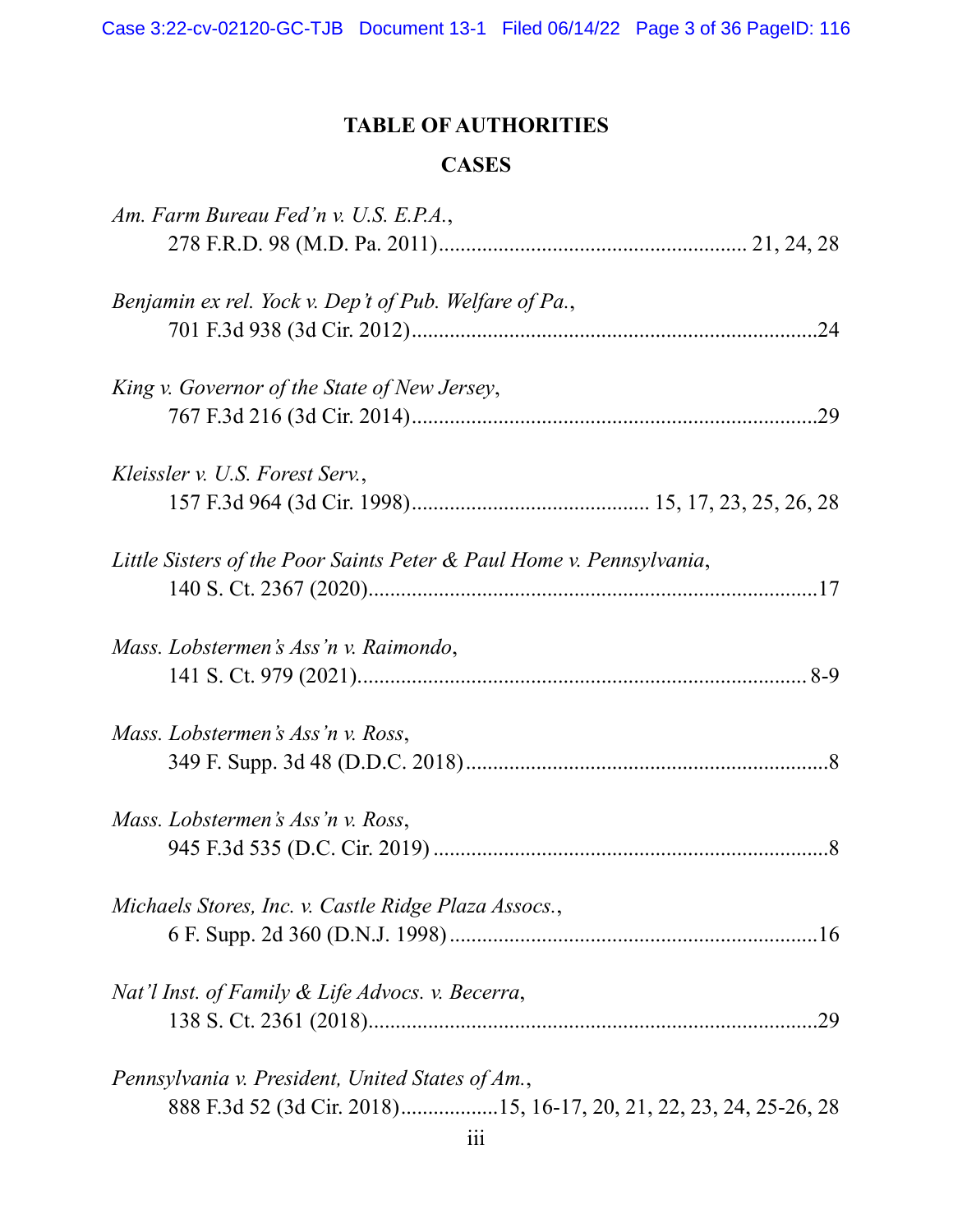| Shipyard Assocs., L.P. v. City of Hoboken,                                     |
|--------------------------------------------------------------------------------|
| No. 14-cv-01145-CCC, 2014 WL 6685467                                           |
|                                                                                |
| Utah Ass'n of Ctys. v. Clinton,                                                |
|                                                                                |
| Wallach v. Eaton Corp.,                                                        |
|                                                                                |
| PRESIDENTIAL PROCLAMATIONS<br><b>AND EXECUTIVE ORDERS</b>                      |
| Proclamation No. 10287, 86 Fed. Reg. 57,349 (Oct. 8, 2021)  3, 5, 10 17        |
|                                                                                |
|                                                                                |
| Proclamation No. 9496, 81 Fed. Reg. 65, 161 (Sept. 15, 2016) 3, 4, 5, 6, 7, 26 |
|                                                                                |

## **STATUTES AND RULES**

Fed. R. Civ. P. 24........................................................... 15, 17, 20, 23, 25, 28, 29, 30

# **OTHER AUTHORITIES**

| The White House, Fact Sheet: Creating the First Marine National Monument in |  |
|-----------------------------------------------------------------------------|--|
|                                                                             |  |

| U.S. Dep't of the Interior, Administration Leaders Applaud President Biden's |  |
|------------------------------------------------------------------------------|--|
|                                                                              |  |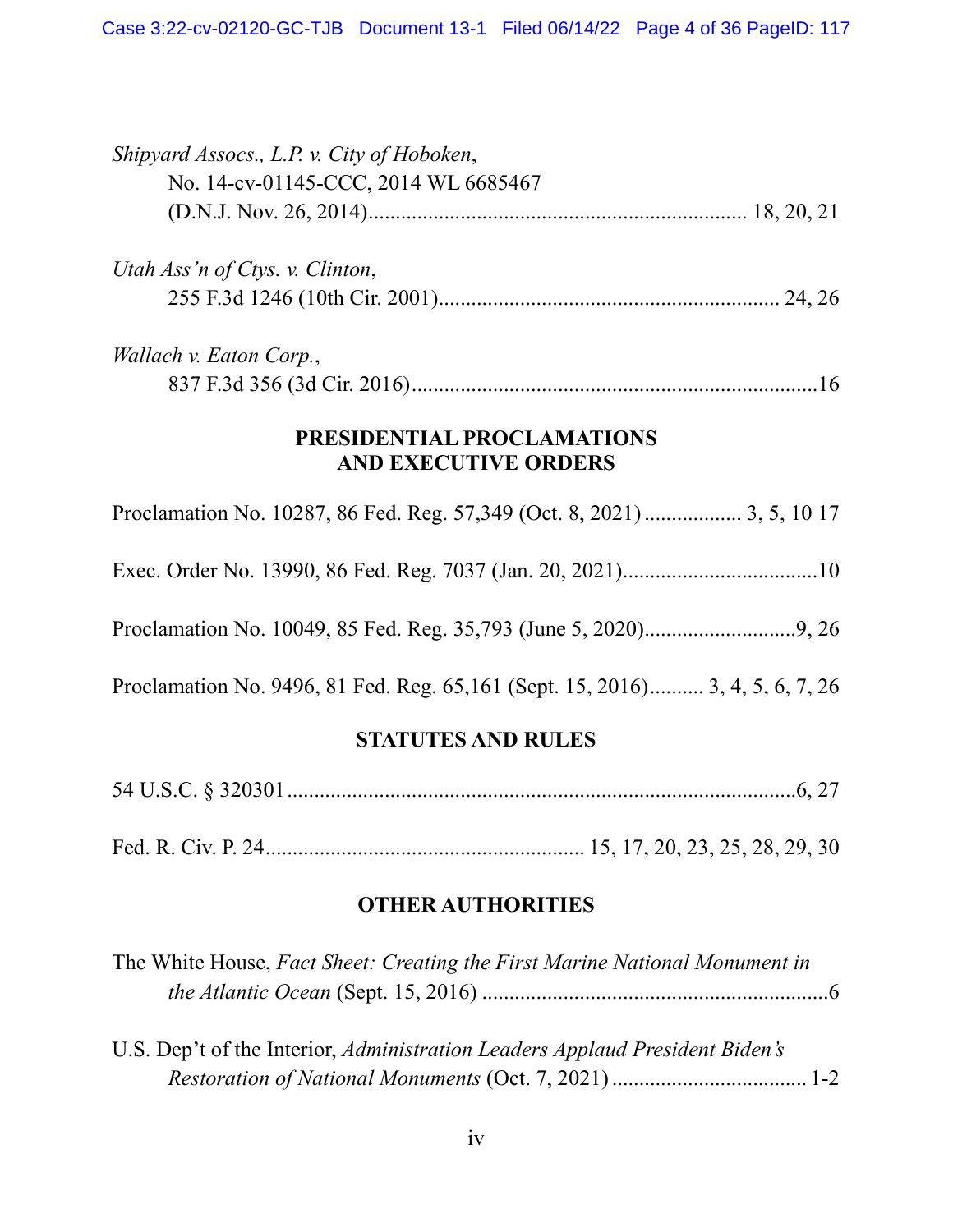| U.S. DEP'T OF THE INTERIOR, REPORT ON RESTORING NATIONAL MONUMENTS          |  |
|-----------------------------------------------------------------------------|--|
|                                                                             |  |
| U.S. Fish & Wildlife Serv., Northeast Canyons and Seamounts Marine National |  |
|                                                                             |  |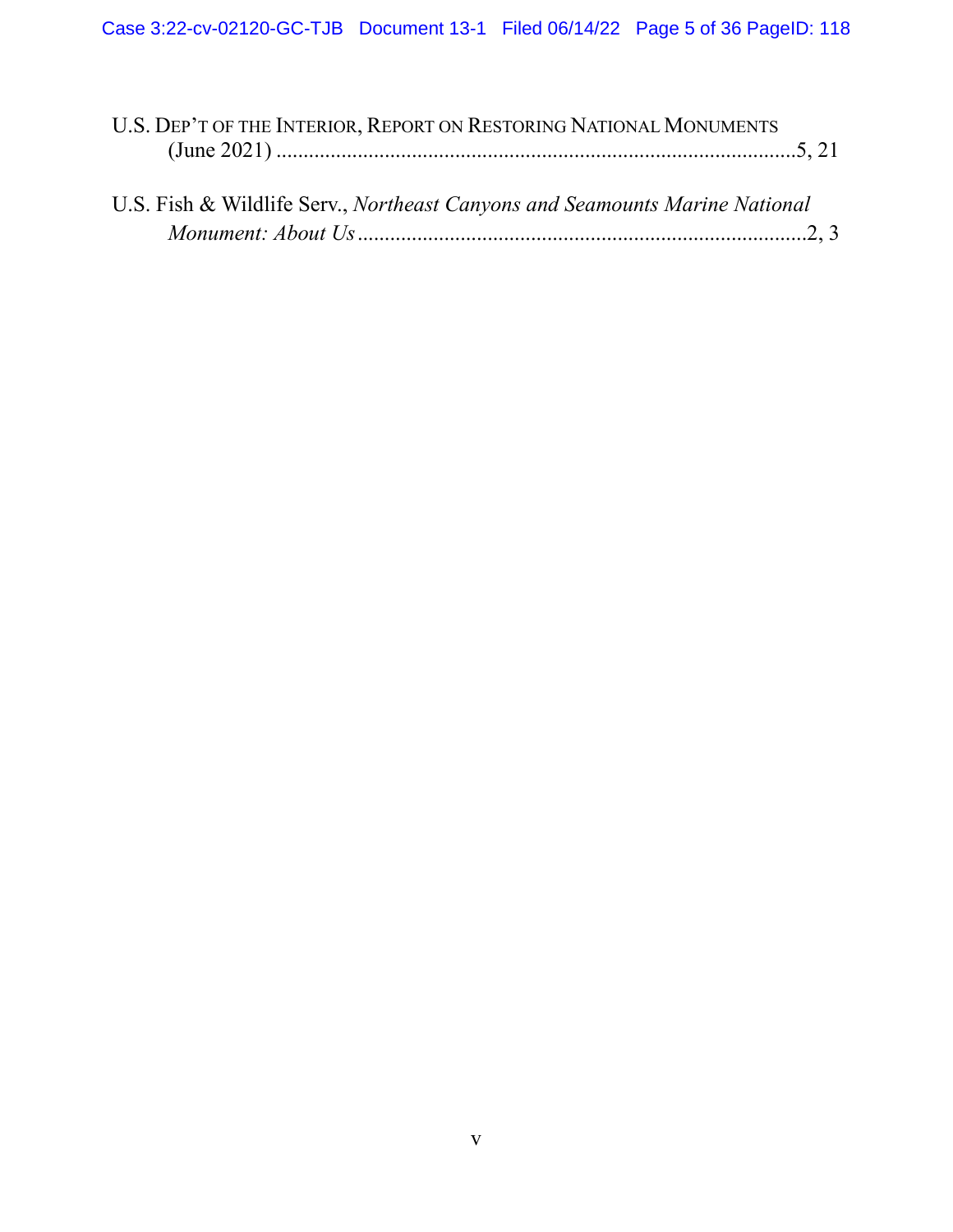### **INTRODUCTION**

Conservation Law Foundation (62 Summer Street, Boston, Massachusetts 02110), Natural Resources Defense Council (40 West 20th Street, Floor 11, New York, New York 10011), Center for Biological Diversity (378 North Main Avenue, Tucson, Arizona 85701), and R. Zack Klyver (120 French Street, Bangor, Maine 04401) (collectively, "Applicants") seek to intervene as defendants in this case to protect their interests in the Northeast Canyons and Seamounts Marine National Monument. Pursuant to Local Civil Rule 7.1(f)(1), Applicants' counsel contacted Plaintiffs' counsel and Federal Defendants' counsel to ascertain their positions on this motion prior to filing. Counsel for Plaintiffs stated that they could not take a definitive position on the motion until they have had an opportunity to review it. Counsel for Federal Defendants stated that they take no position on this motion.

This case involves a challenge to the Northeast Canyons and Seamounts Marine National Monument ("the Monument"), an area off the coast of Cape Cod with extraordinary scientific, geologic, and ecological importance. The Monument encompasses a system of underwater canyons and seamounts, and the associated habitats that sustain a wide array of sea life—including endangered whales and sea turtles, Atlantic puffins and other seabirds, and ancient deep-sea corals. Scientists have documented exceptionally abundant biodiversity here, making it "one of science's greatest oceanic laboratories." U.S. Dep't of the Interior, *Administration* 

1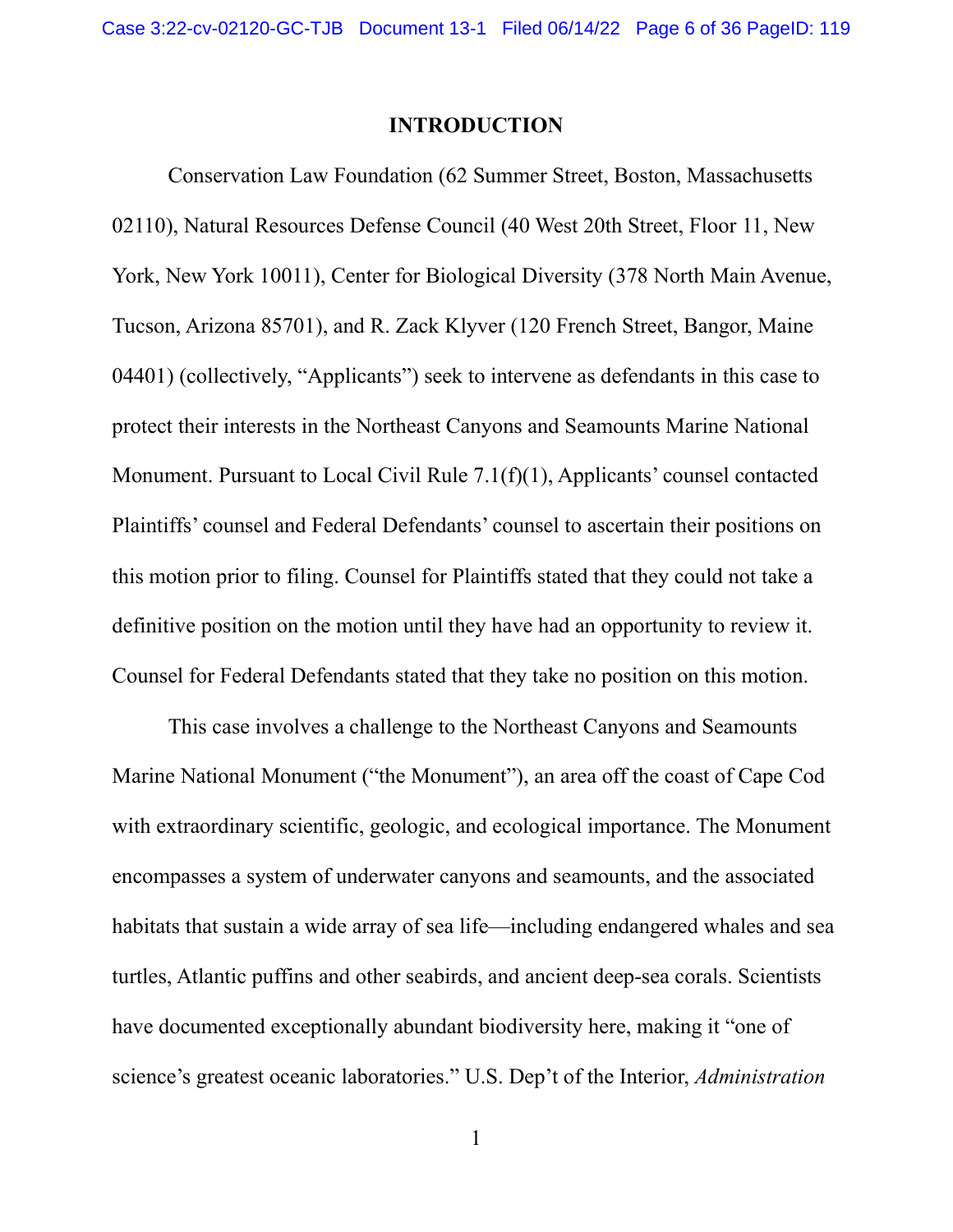*Leaders Applaud President Biden's Restoration of National Monuments* (Oct. 7, 2021). <sup>1</sup> Recognizing its scientific importance, President Obama declared it a national monument in 2016. With this designation, the Monument was set to become the only "highly protected" marine area—once commercial fishing is entirely phased out—in the U.S. Atlantic Ocean. *See infra* at 7.

The Monument has already survived one legal challenge nearly identical to this one. That prior lawsuit was brought by commercial fishing groups in the U.S. District Court for the District of Columbia, represented by the same law firm that represents Plaintiffs here. If the present Plaintiffs succeed where previous litigation has failed, their lawsuit would reopen this area to commercial fishing and expose the Monument's fragile marine resources to irreversible damage. Applicants and their members have an interest in preventing that outcome, and ensuring the continued protection of this national treasure. For the reasons set forth below, Applicants' motion to intervene should be granted.

<sup>&</sup>lt;sup>1</sup> *Available at* https://www.doi.gov/pressreleases/administration-leaders-applaudpresident-bidens-restoration-national-monuments (accessed June 7, 2022); *see also*  U.S. Fish & Wildlife Serv., *Northeast Canyons and Seamounts Marine National Monument: About Us*, https://www.fws.gov/national-monument/northeast-canyonsand-seamounts-marine/about-us (accessed June 7, 2022) (describing "exceptional" biodiversity).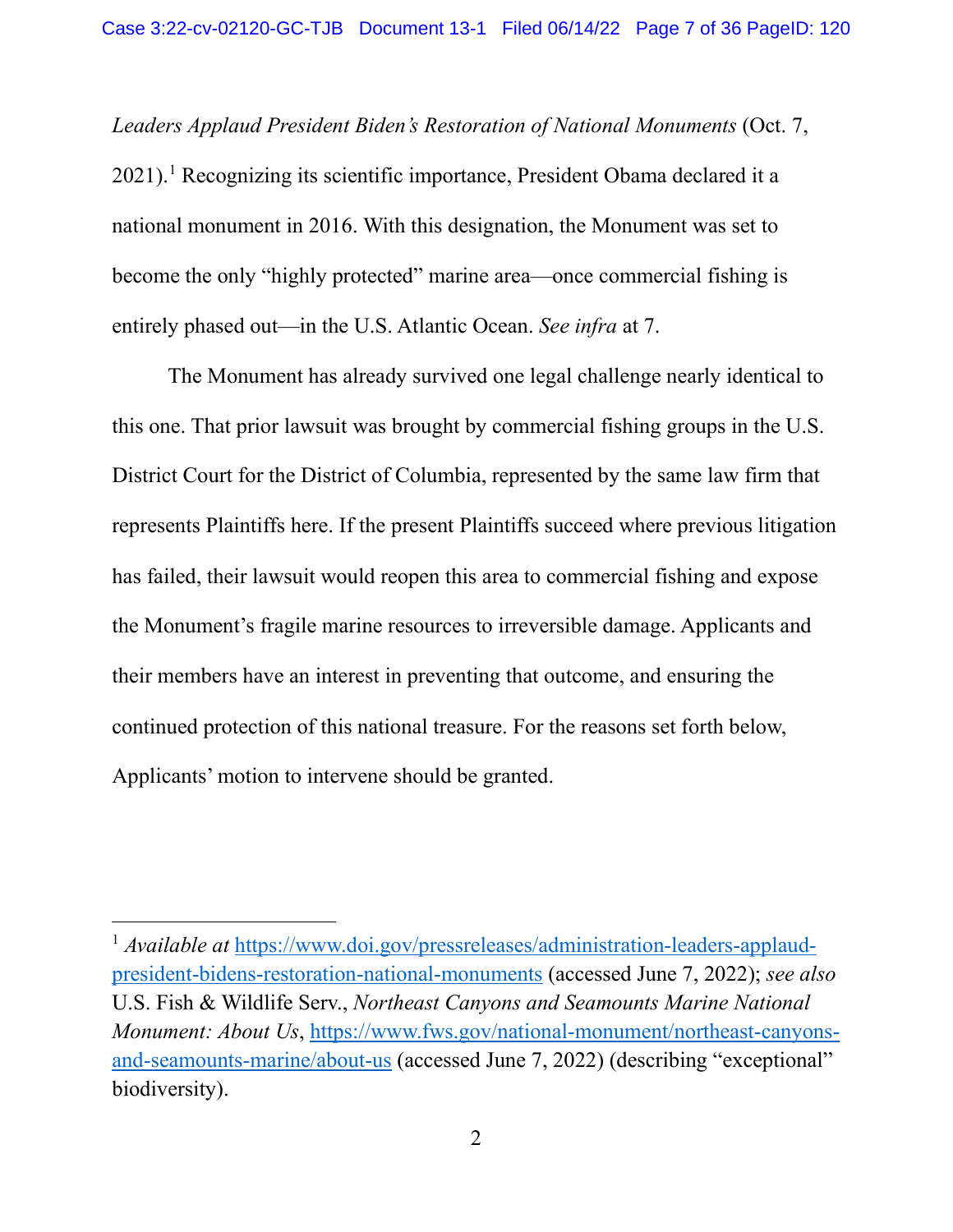#### **BACKGROUND**

### **I. The Northeast Canyons and Seamounts Marine National Monument**

Approximately 130 miles off the coast of Cape Cod, Massachusetts, lie three underwater canyons that cut into the continental shelf break, rivaling the Grand Canyon in depth. Beyond the canyons lies a cluster of four extinct undersea volcanoes, known as seamounts. This dramatic, rugged terrain and the oceancurrent patterns shaped by its landforms combine to create an unusual, threedimensional biologic hotspot that provides food, shelter, and nursery habitat to an exceptional range of sea life in an otherwise harsh environment. *See* Proclamation No. 10287, 86 Fed. Reg. 57,349, 57,349 (Oct. 8, 2021) ("2021 Proclamation"); *see also* U.S. Fish & Wildlife Serv., *Northeast Canyons and Seamounts Marine National Monument: About Us*, *supra* at 2 n.1.

The canyons and seamounts area has attracted significant scientific attention and study over the last decade, thanks to the wealth of biodiversity found there. Proclamation No. 9496, 81 Fed. Reg. 65,161, 65,163 (Sept. 15, 2016) ("2016 Proclamation")*.* Scientists have found and continue to find species in the area that have been observed nowhere else on Earth. *Id.* at 65,162. Benthic (or bottom) fauna—including deep-sea corals, sponges, and anemones—create the foundation for deep-sea ecosystems, providing food, spawning habitat, and shelter for complex communities of creatures that live on and around them. *Id.* at 65,161.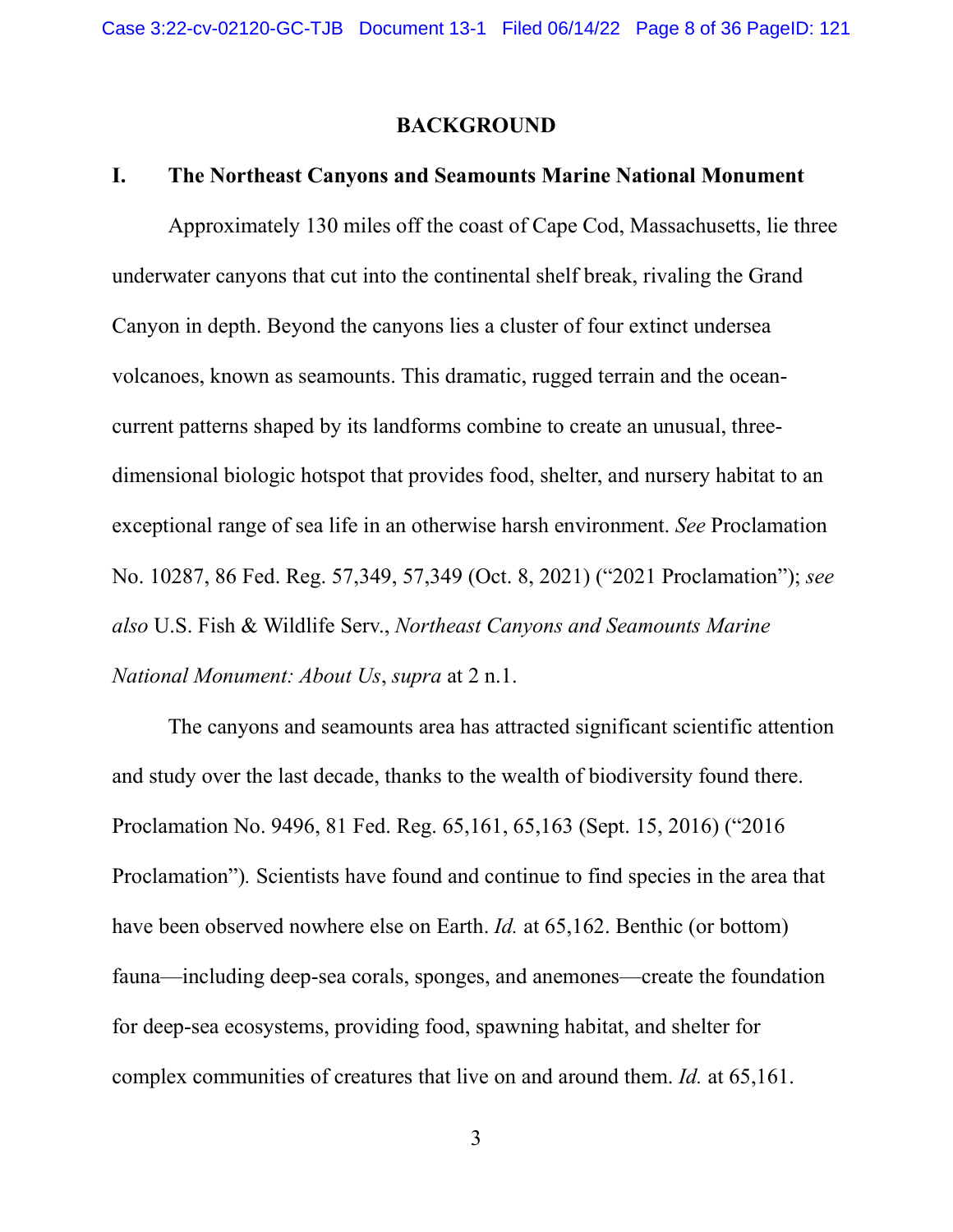Corals found at these depths grow very slowly, sometimes over hundreds or even thousands of years, making them acutely vulnerable to damage caused by disruptive extractive activities. *Id.* at 65,161, 65,162.

The Monument's biological, geological, and oceanographic features make it an important feeding ground for many other species, too, including seabirds like puffins, gulls, shearwaters, storm petrels, gannets, skuas, and terns; large predatory fish like tuna and sharks; and multiple species of whales, dolphins, and sea turtles, including endangered sperm, sei, and fin whales, and leatherback sea turtles. *Id.* at 65,162-63. For example, the Monument area is a critical winter feeding ground for "Maine's vulnerable Atlantic puffin." *Id.* at 65,163. Using geolocation devices, scientists recently discovered that the birds spend several months each winter at sea, in and around the Monument. *Id*. As the effects of climate change stress these species, the Monument plays an especially important role in bolstering their resilience. *See id.* at 65,161. And, as the Secretary of the Interior recently observed, "research suggest[s] that the Northeast Canyons and Seamounts Marine National Monument possesses an extraordinarily high potential for scientific discoveries"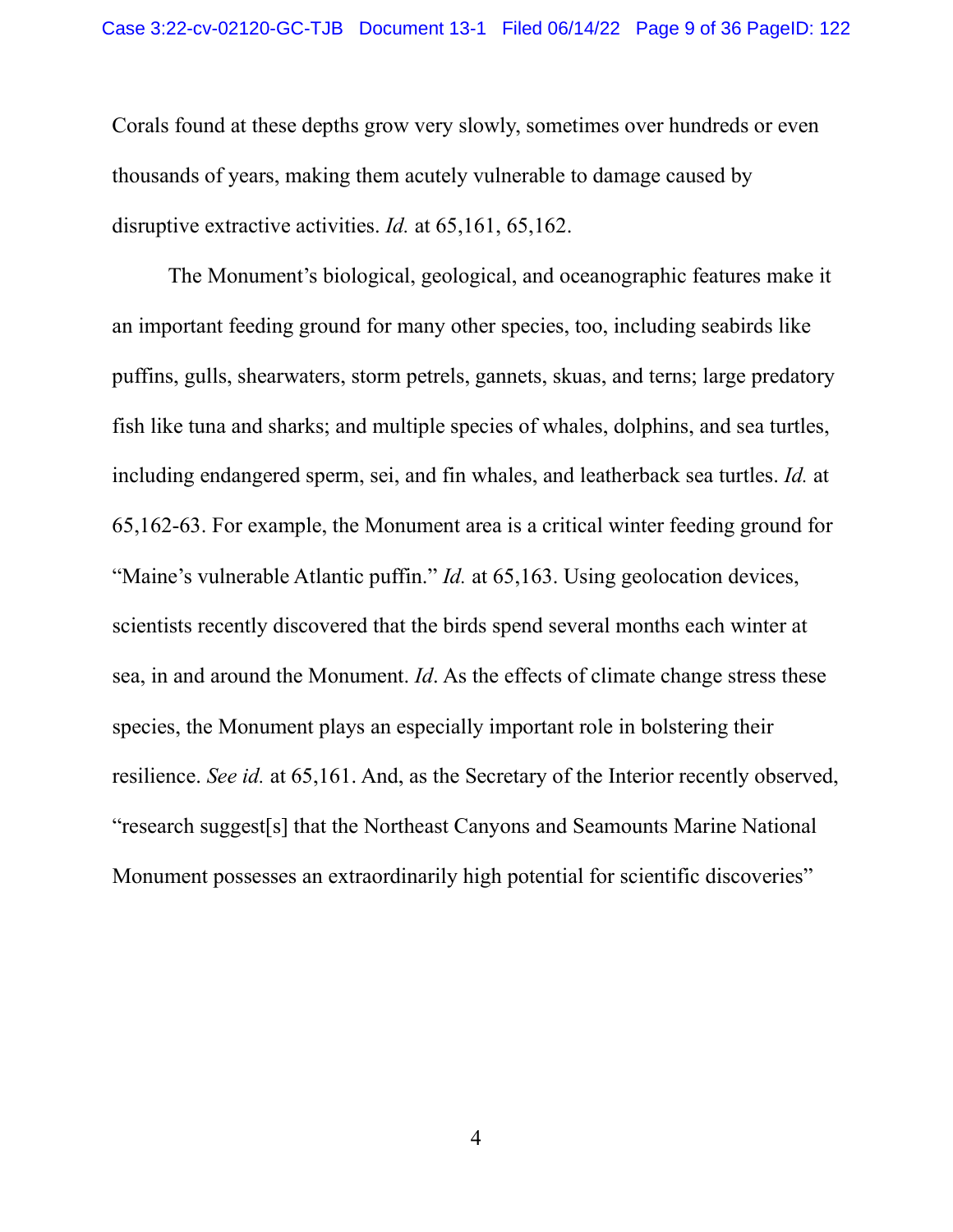still to come. U.S. DEP'T OF THE INTERIOR, REPORT ON RESTORING NATIONAL MONUMENTS 14 (June 2021) ("Interior Report").<sup>2</sup>

There has historically been little commercial fishing activity within the Monument, *see* Proposed Answer ¶ 8, but even minimal commercial fishing "has the potential to significantly degrade the [M]onument's objects of historic and scientific interest," Proclamation No. 10287, 86 Fed. Reg. at 57,351. Deep-sea organisms tend to have longer lifespans and slower growth rates than their shallowwater counterparts, making these habitats "extremely sensitive to disturbance from extractive activities." Proclamation No. 9496, 81 Fed. Reg. at 65,161. Bottomcontact fishing gear, like traps and weighted trawl nets, can crush coral colonies that have been growing for hundreds of years. *See* Proposed Answer ¶ 52. Higher in the water column, pelagic long-line gear used to catch tuna and swordfish, and the lines used with traps, can entangle and kill whales, dolphins, seabirds, sea turtles, and other non-target species. *Id*. Derelict fishing gear can crush, entangle, or kill marine creatures. *Id.* Extractive commercial fishing also reduces fish abundance and disrupts fish behavior, resulting in a range of adverse ecological

<sup>2</sup> *Available at* https://www.doi.gov/sites/doi.gov/files/department-of-the-interiorreport-on-restoring-national-monuments-eo-13990.pdf (accessed June 7, 2022); *see also id*. at 14 n.56 (citing P. Auster et al., *A Scientific Basis for Designation of the Northeast Canyons and Seamounts Marine National Monument*, FRONTIERS IN MARINE SCIENCE (2020)).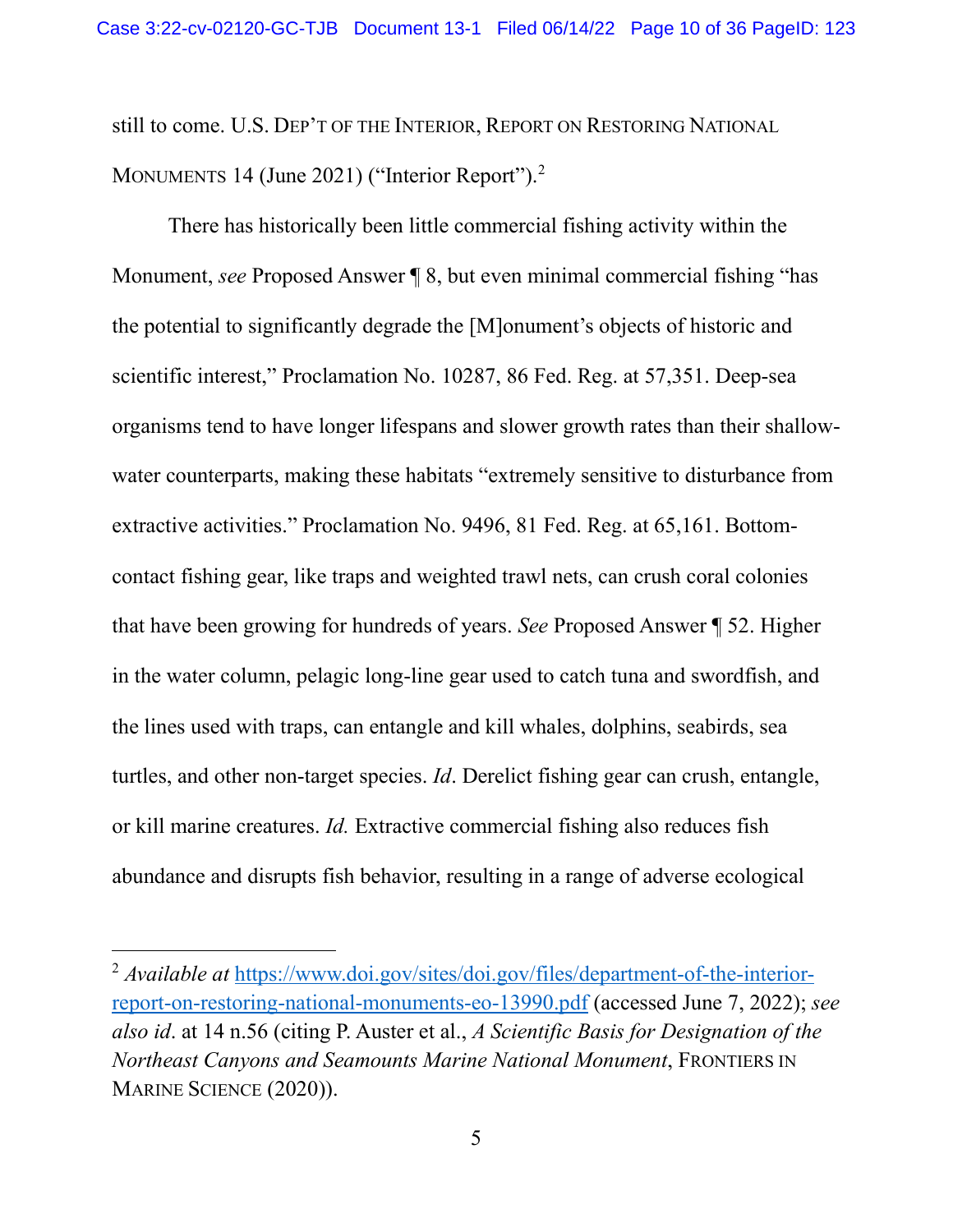effects, such as altering the balance of predator and prey species, with ripple effects up and down the food chain. *Id*.

Recognizing the scientific importance and fragility of this area, the federal government began evaluating the area for permanent protection as a national monument in 2015. The White House, *Fact Sheet: Creating the First Marine National Monument in the Atlantic Ocean* (Sept. 15, 2016). <sup>3</sup> The Obama administration undertook an extensive public process that included several rounds of regional stakeholder meetings, including with commercial fishing interests. *Id.*  One hundred forty-five prominent marine scientists sent a letter to the administration in support of the Monument. *Id.* Applicants CLF, NRDC, and Mr. Klyver spoke publicly and/or sent letters to the administration in support of the Monument, as detailed in the attached declarations. Mahoney Decl. ¶ 10; Sewell Decl. ¶¶ 15-16; Klyver Decl. ¶ 6.

On September 15, 2016, pursuant to his authority under the Antiquities Act, 54 U.S.C. § 320301, the President issued a proclamation designating the Northeast Canyons and Seamounts Marine National Monument. *See* Proclamation No. 9496, 81 Fed. Reg. at 65,161. The 2016 Proclamation described in detail "the canyons

<sup>3</sup> *Available at* https://obamawhitehouse.archives.gov/the-pressoffice/2016/09/15/fact-sheet-president-obama-continue-global-leadershipcombatting-climate (accessed June 7, 2022).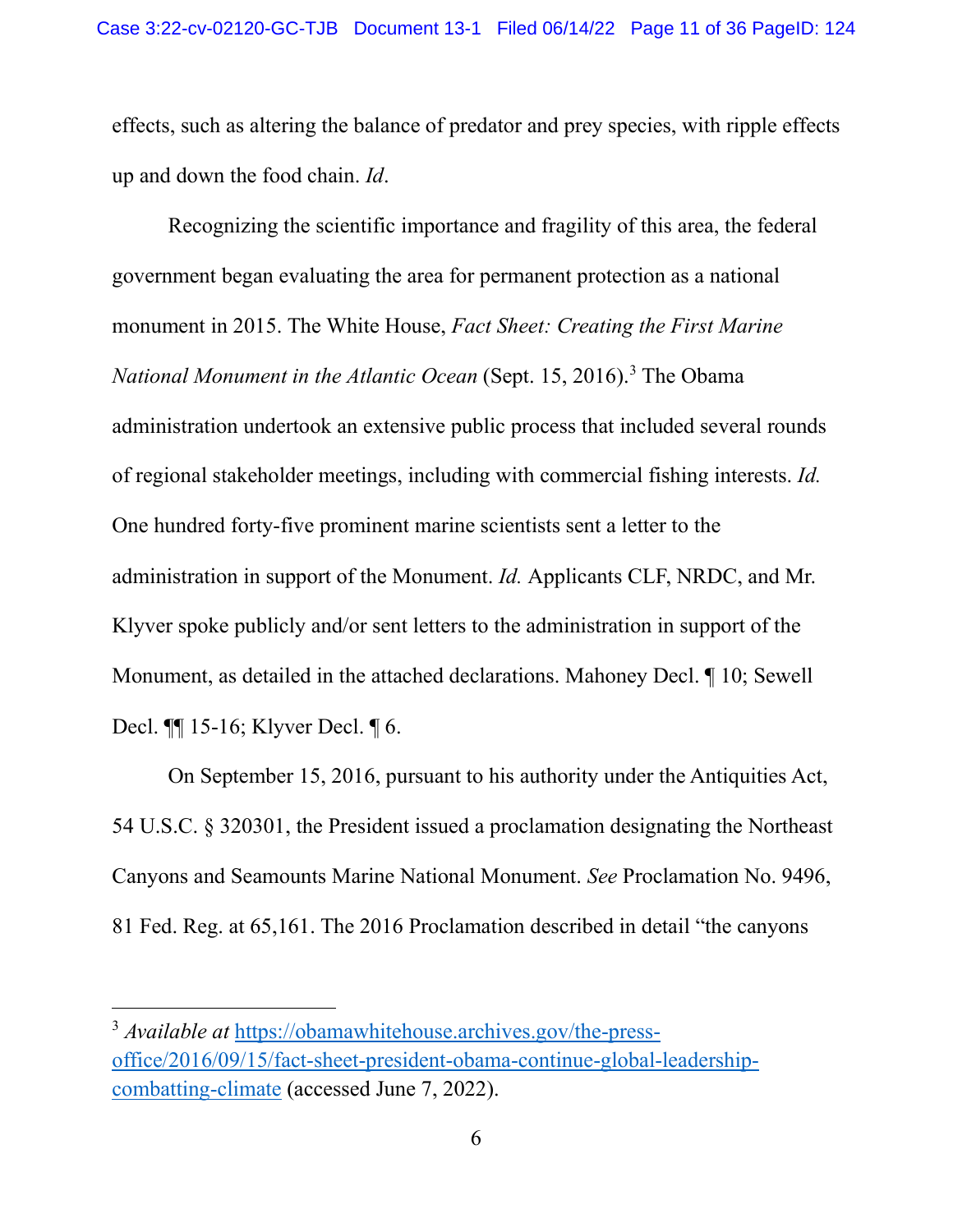and seamounts themselves, and the natural resources and ecosystems in and around them," which it identified as "objects of historic and scientific interest." *Id*. at 65,161. To ensure the protection of these objects, the 2016 Proclamation prohibited oil and gas exploration and commercial fishing within the Monument. *Id.* at 65,164-65. (It allowed fishing for American lobster and red crab to phase out over seven years, providing a transition period for participants in these fisheries. *Id*. at 65,165.) The President defined the Monument as consisting of two units separated by a transit corridor—the Canyons Unit, covering approximately 941 square miles, and the Seamounts Unit, covering approximately 3,972 square miles—which the President determined to be "the smallest area compatible with the proper care and management of the objects to be protected." *Id.* at 65,161, 65,163. With that, the Monument became the first and only marine national monument off the eastern continental United States.

In March 2017, five commercial fishing industry groups filed a lawsuit in the U.S. District Court for the District of Columbia challenging the 2016 Proclamation. Those plaintiffs sought to enjoin the President, the Secretary of Commerce, and the Secretary of the Interior from enforcing the 2016 Proclamation's commercial fishing prohibition. Their complaint—in terms strikingly similar to this one—asserted that the Antiquities Act did not apply to submerged lands in this part of the ocean, that living resources and ecosystems

7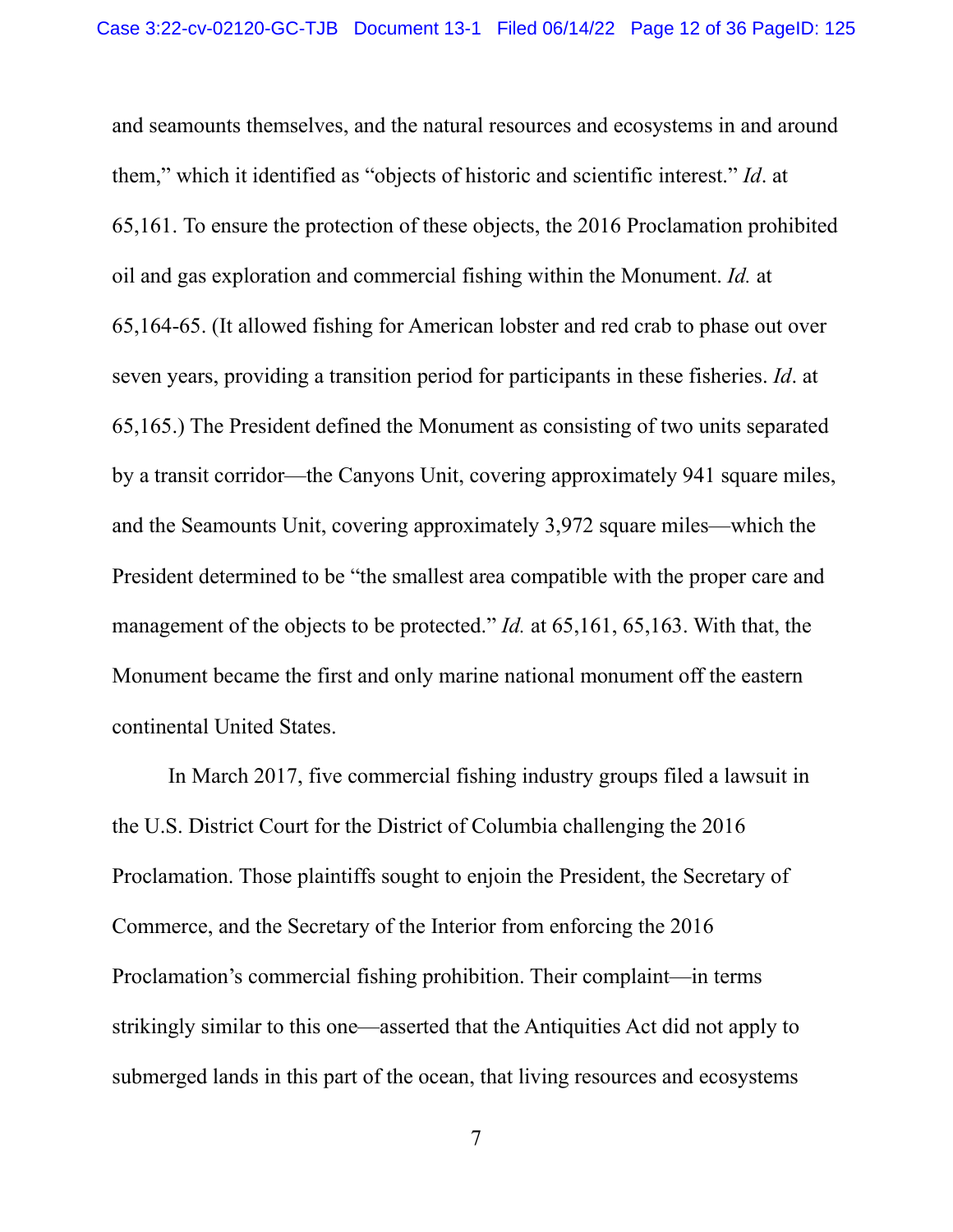could not qualify for protection under the Act, and that the Monument was too large. Complaint ¶¶ 71-75, *Mass. Lobstermen's Ass'n v. Ross*, No. 17-cv-00406- JEB (D.D.C. Mar. 7, 2017), ECF No. 1.

Applicants intervened in *Massachusetts Lobstermen's Association* to defend the Monument's legality. The district court granted Applicants' intervention motion and ultimately dismissed the fishing groups' complaint, holding that the Monument's designation was a valid exercise of the President's Antiquities Act authority. *See* Order, *Mass. Lobstermen's Ass'n v. Ross*, No. 17-cv-00406-JEB (D.D.C. Mar. 20, 2018) (granting intervention motion); *Mass. Lobstermen's Ass'n v. Ross*, 349 F. Supp. 3d 48 (D.D.C. 2018) (dismissing complaint). "[J]ust as President Roosevelt had the authority to establish the Grand Canyon National Monument in 1908," the district court concluded, "so President Obama could establish the Canyons and Seamounts Monument in 2016." *Mass. Lobstermen's Ass'n*, 349 F. Supp. 3d at 51.

The D.C. Circuit affirmed. It held that the Antiquities Act applies to submerged land in the ocean and can protect natural resources of scientific interest there, and that the fishing groups had failed to offer non-conclusory allegations supporting their claim that the Monument was too large. *Mass. Lobstermen's Ass'n v. Ross*, 945 F.3d 535, 540-41, 542, 544 (D.C. Cir. 2019). The U.S. Supreme Court denied the fishing groups' petition for a writ of certiorari. *Mass. Lobstermen's*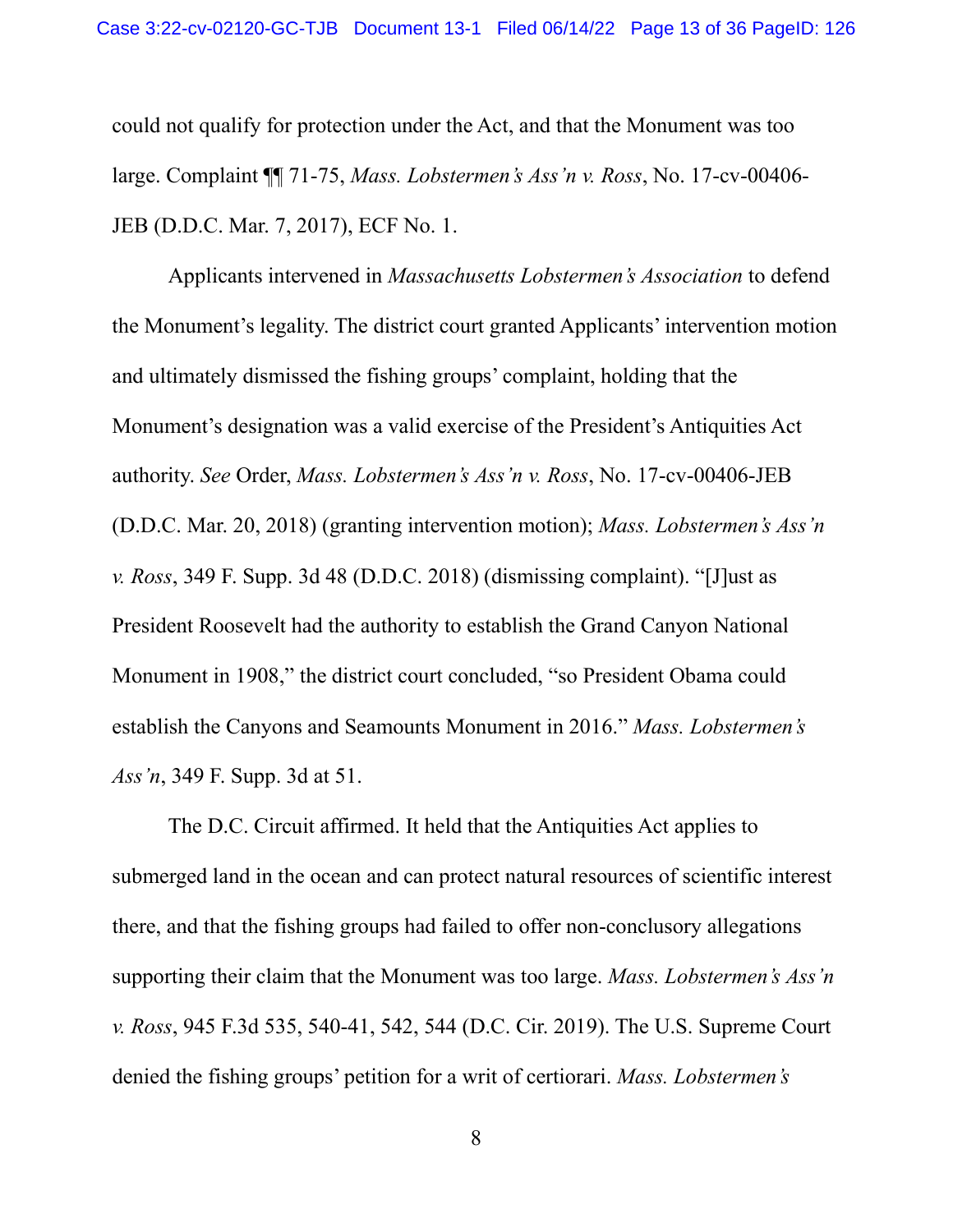*Ass'n v. Raimondo*, 141 S. Ct. 979 (2021). The fishing groups did not seek leave to amend their complaint, and their litigation came to an end.

While the *Massachusetts Lobstermen's Association* litigation was pending, however, in June 2020, President Trump issued a proclamation purporting to "amend[]" the 2016 Proclamation by revoking the commercial fishing prohibition. Proclamation No. 10049, 85 Fed. Reg. 35,793, 35,795 (June 5, 2020) ("2020 Proclamation"). Never in the Antiquities Act's century-long history had a President opened an entire national monument up to commercial extractive use, as the 2020 Proclamation purported to do. Applicants filed a lawsuit in the U.S. District Court for the District of Columbia challenging the President's action as unlawful. Complaint, *Conservation Law Found. v. Trump*, No. 20-cv-01589-JEB (D.D.C. June 17, 2020), ECF No. 1. The same fishing industry groups litigating in *Massachusetts Lobstermen's Association* moved to intervene. Mot. to Intervene, *Conservation Law Found. v. Trump*, No. 20-cv-01589-JEB (D.D.C. Oct. 5, 2020), ECF No. 21. Proceedings in *Conservation Law Foundation v. Trump* were stayed before the resolution of any dispositive motions, in part because of the fishing groups' pending petition for certiorari in *Massachusetts Lobstermen's Association*. *See* Order, *Conservation Law Found. v. Trump*, No. 20-cv-01589-JEB (D.D.C. Sept. 11, 2020).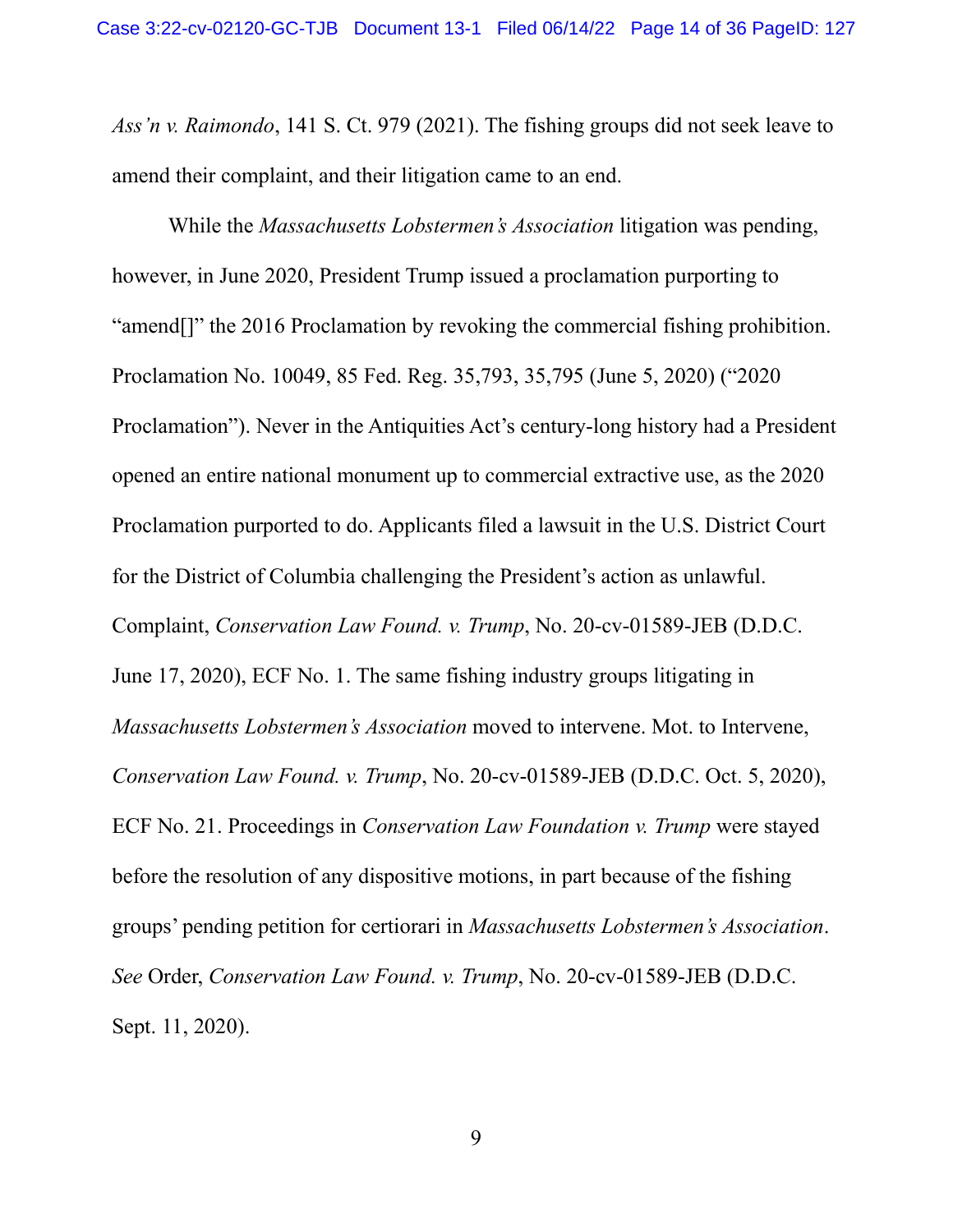In 2021, President Biden took office and issued an executive order initiating a review of the prior administration's rollbacks of national monuments, including Northeast Canyons and Seamounts. Exec. Order No. 13990, 86 Fed. Reg. 7037, 7039 (Jan. 20, 2021). Applicants publicly called on the Biden administration to restore the Monument's protections. *See* Mahoney Decl. ¶ 26; Sewell Decl. ¶ 30; Sakashita Decl. ¶ 9; Klyver Decl. ¶ 8. The Secretary of the Interior issued a report to the President recommending restoration of the Monument and other national monuments diminished by the prior administration. Interior Report, *supra* at 5 & n.2, at 14-15. Finally, on October 8, 2021, the President issued a proclamation reinstating the ban on commercial fishing within the Monument. Proclamation No. 10287, 86 Fed. Reg. 57,349, 57,352 (Oct. 8, 2021). As a result, Applicants voluntarily dismissed their lawsuit challenging the revocation of the commercial fishing ban. Notice of Voluntary Dismissal, *Conservation Law Found. v. Trump*, No. 20-cv-01589-JEB (D.D.C. Nov. 10, 2021), ECF No. 36.

#### **II. Plaintiffs' complaint**

On April 12, 2022, Plaintiffs filed their complaint in the above-captioned case. Plaintiffs are two commercial fishermen who allege their economic interests will be harmed by the Monument's prohibition on commercial fishing. Complaint ¶¶ 19-23, ECF No. 1. Just like the *Massachusetts Lobstermen's Association*  plaintiffs, they seek a declaration that the President lacked the authority under the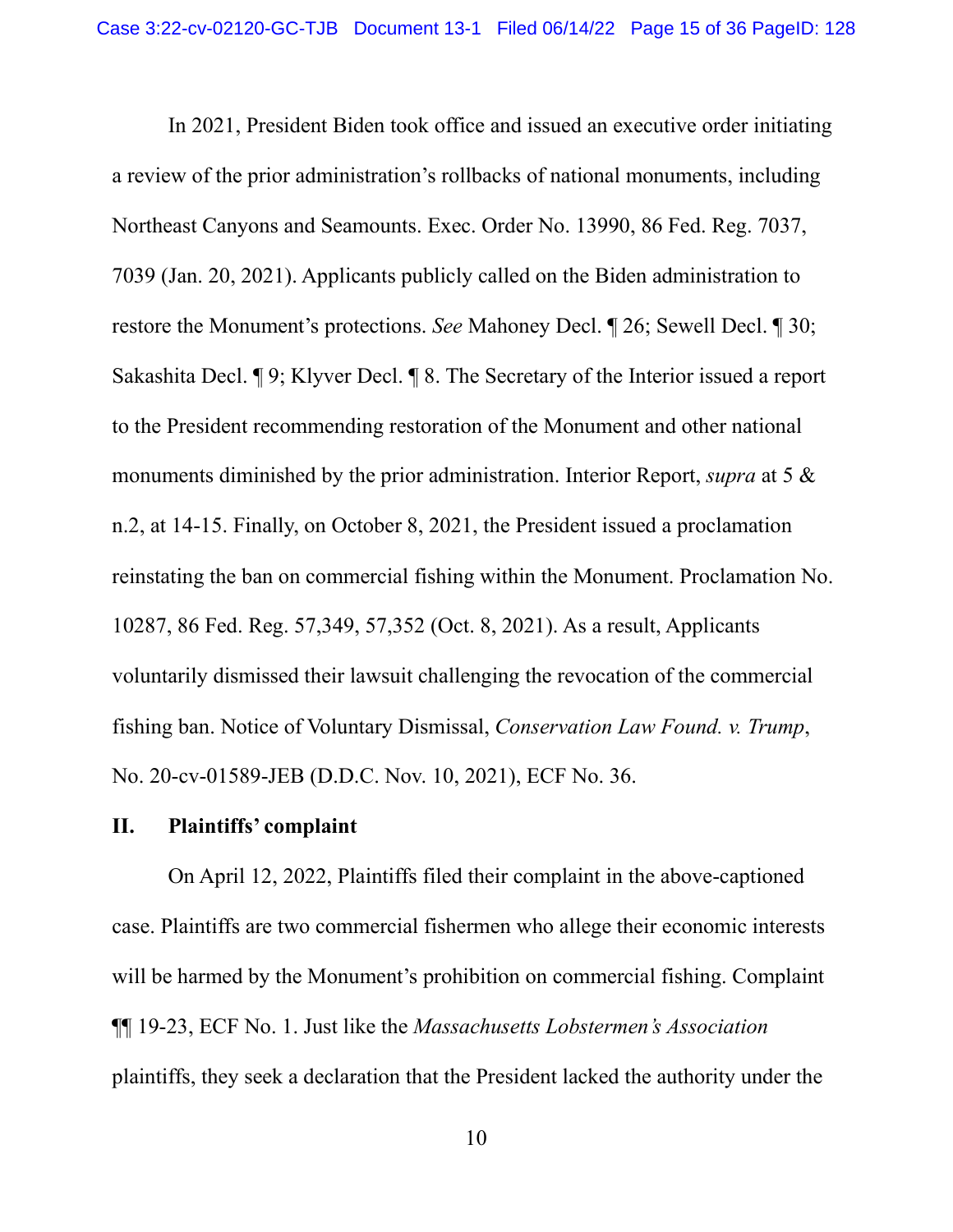Antiquities Act to designate the Monument or that the Monument is too large, and they seek an injunction barring Federal Defendants from enforcing the commercial fishing prohibition. *Id.* at 38-39 (Request for Relief).

The litigation is currently in its earliest stage. As of the date of this filing, no responsive pleadings or dispositive motions have been filed.

#### **III. Applicants for intervention**

Three of the undersigned Applicants for intervention are environmental nonprofit organizations whose interests and whose members' interests would be harmed if the Court were to grant Plaintiffs the relief they seek. The fourth Applicant for intervention is a professional naturalist whose own interests would be harmed if the Court granted the relief Plaintiffs seek.

The Conservation Law Foundation ("CLF") is a not-for-profit membership organization dedicated, *inter alia*, to protecting marine wildlife and their habitats as well as other coastal and ocean resources in New England. Mahoney Decl. ¶¶ 3- 5. To further these goals, CLF undertakes litigation and other legal advocacy on behalf of its members' interests; educates its members on conservation issues and on threats, challenges, and solutions regarding New England's oceans so that they can exercise their rights and protect their interests in those resources; promotes public awareness, education, and citizen involvement in the conservation of marine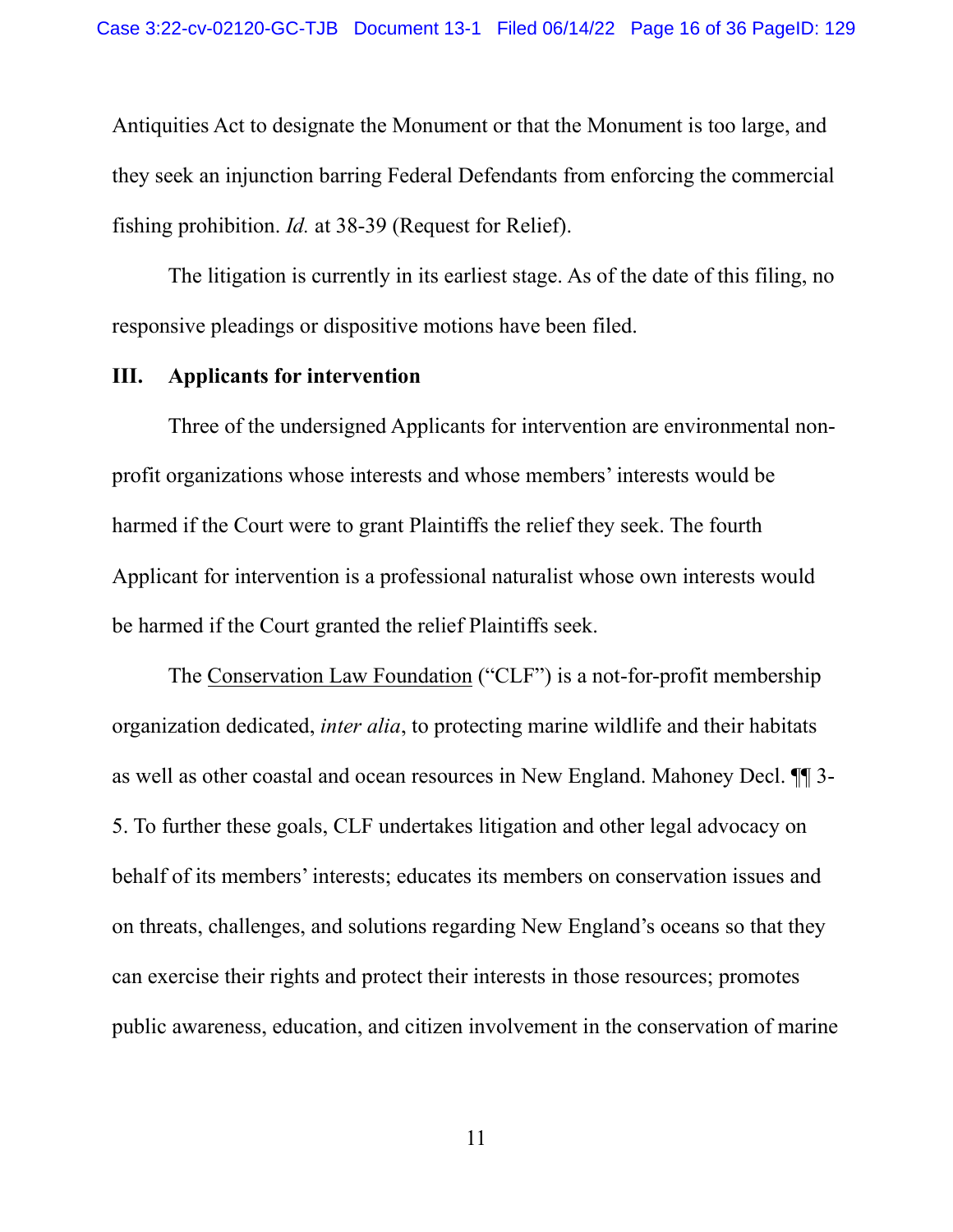wildlife and resources; and supports programs for the conservation of marine wildlife and their habitats. *Id*. ¶¶ 5-7, 10-11, 18.

CLF has thousands of members in New England coastal states. *Id*. ¶ 3. CLF's members use and enjoy fish and other marine resources off the New England coast for recreational, educational, and scientific purposes. *Id*. ¶¶ 31, 33. CLF and its members have a particular interest in the protection of scientifically important places in the ocean off New England, such as the Monument, because such areas increase the ocean's resilience to the stresses and changes associated with excessive human carbon emissions and serve as scientific reference sites. *Id*. ¶¶ 30-32. CLF's members include a scientist who studies habitats and species within the Monument, and others who use, view, study, and enjoy Monument resources outside its boundaries that benefit from its protection as a feeding ground, migratory route, or overwintering area. *Id*. ¶¶ 31-33. CLF began advocating for the creation of the Monument in 2015. *Id.* ¶ 9. Since that time, it has continued to engage through public comment to the Obama, Trump, and Biden administrations, event planning, educational outreach, and litigation to defend the Monument from industry challengers and unlawful government rollbacks. *Id.*  $\P\P$ 9-11, 14-16, 18, 20-24, 26.

The Natural Resources Defense Council ("NRDC") is a non-profit environmental membership organization with tens of thousands of members in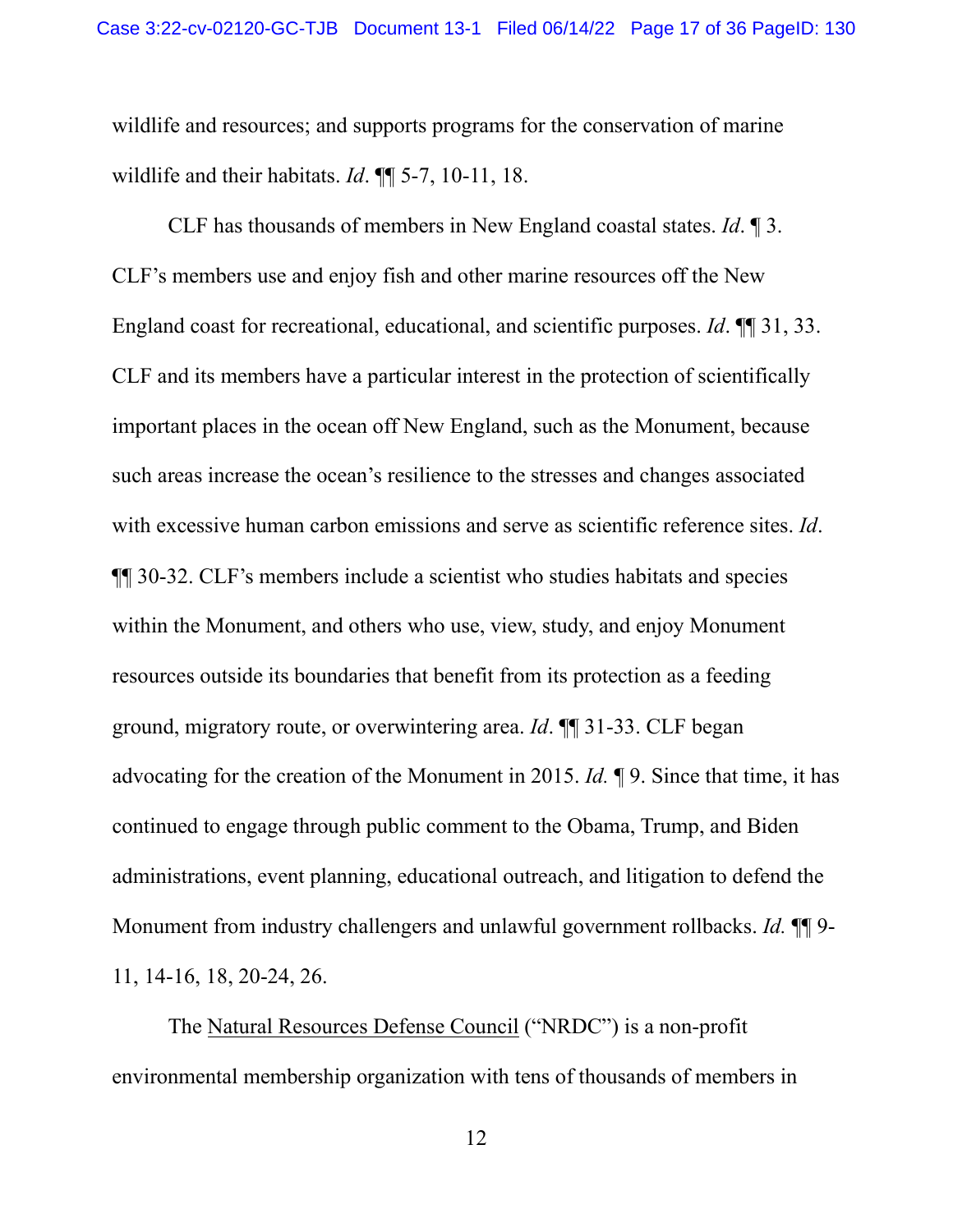states along the northeastern Atlantic seaboard. *See* Sewell Decl. ¶ 3. NRDC's mission is to safeguard the Earth—its people, its plants and animals, and the natural systems on which all life depends. *Id.* ¶ 4. Ensuring the protection and long-term sustainability of ocean resources is a core part of that mission. *Id.*  $\P\P$  4-5. NRDC began advocating for the protection of Northeast Canyons and Seamounts as a national monument in 2015, *id.* ¶¶ 11, 15-16, and it has remained actively engaged in supporting and defending the Monument since its establishment in 2016, *see id.* ¶¶ 14, 18-30. Over the years, NRDC staff have created numerous reports, blogposts, videos, and science updates to share the Monument's wonder and beauty with NRDC's members and the general public. *Id.* ¶¶ 8-9, 11-14, 18, 21-27. NRDC has been a vocal proponent of the Monument on behalf of its members—including scientists, educators, and recreational bird- and whalewatchers—who study, use, and enjoy the Monument area, and who benefit from its protections. *Id.* ¶¶ 32-35.

The Center for Biological Diversity ("CBD") is a non-profit environmental membership organization whose primary mission is to preserve, protect, and restore biodiversity, native species, ecosystems, and public lands. Sakashita Decl. ¶ 4. CBD has worked for years to ensure the conservation and sound management of numerous marine species threatened by destructive activities in our oceans, including unsustainable fishing practices. *Id*. ¶¶ 5, 10-15. CBD members and staff

13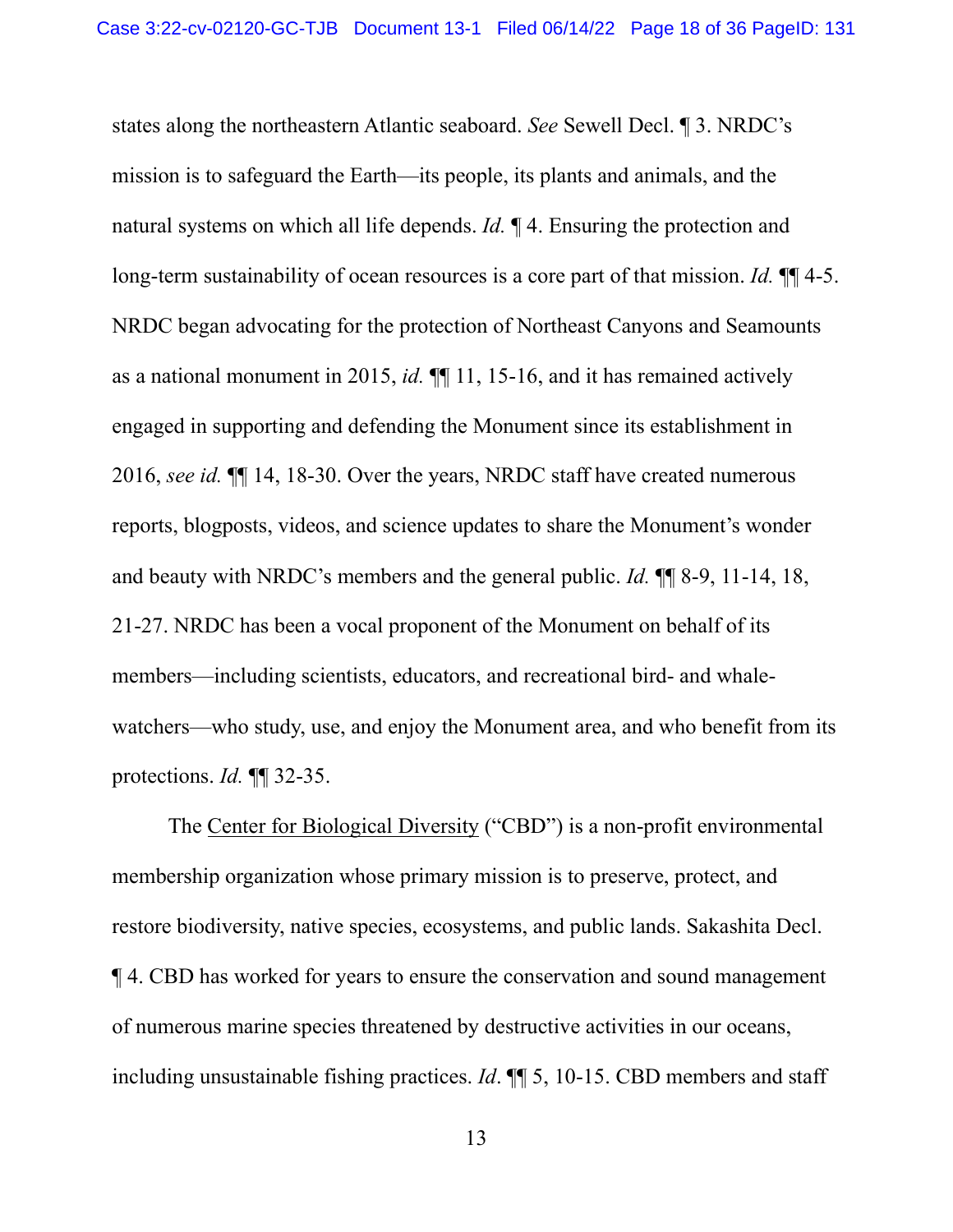use the northwest Atlantic Ocean, including areas within and near the Monument, to view and study marine wildlife. *Id*. ¶¶ 4, 16. CBD publicly opposed the revocation of Monument protections during the previous administration, and CBD publicly advocated for their reinstatement in 2021. *Id*. ¶¶ 7-9.

R. Zack Klyver is the Science Director at Blue Planet Strategies, LLC, a consulting firm he co-founded in 2019 that uses science and law to help its clients solve ocean conservation problems around the world. Klyver Decl. ¶ 2. Prior to this, for 30 years he was the Lead Naturalist for Bar Harbor Whale Watch Co., located in Bar Harbor, Maine, where he continues to guide trips as a naturalist on a part-time basis. *Id*. ¶ 3. Mr. Klyver has guided over 3,000 trips and taken over 600,000 passengers to see the whales, seabirds, and other marine wildlife of the northwest Atlantic Ocean. *Id*. ¶ 4. He regularly uses the waters of the northwest Atlantic Ocean to view, study, and educate others about marine wildlife, including wildlife that depends upon the Monument as habitat and feeding ground, such as humpback, sperm, fin, and sei whales, and many seabirds, including the Maine population of Atlantic puffins that nest in the summer on six islands near Bar Harbor and overwinter in the Monument area. *Id*. ¶ 5. Mr. Klyver actively supported the creation of the Monument, including by speaking at a public hearing in Providence, Rhode Island, in September 2015, as well as at several educational events. *Id*. ¶ 6.

14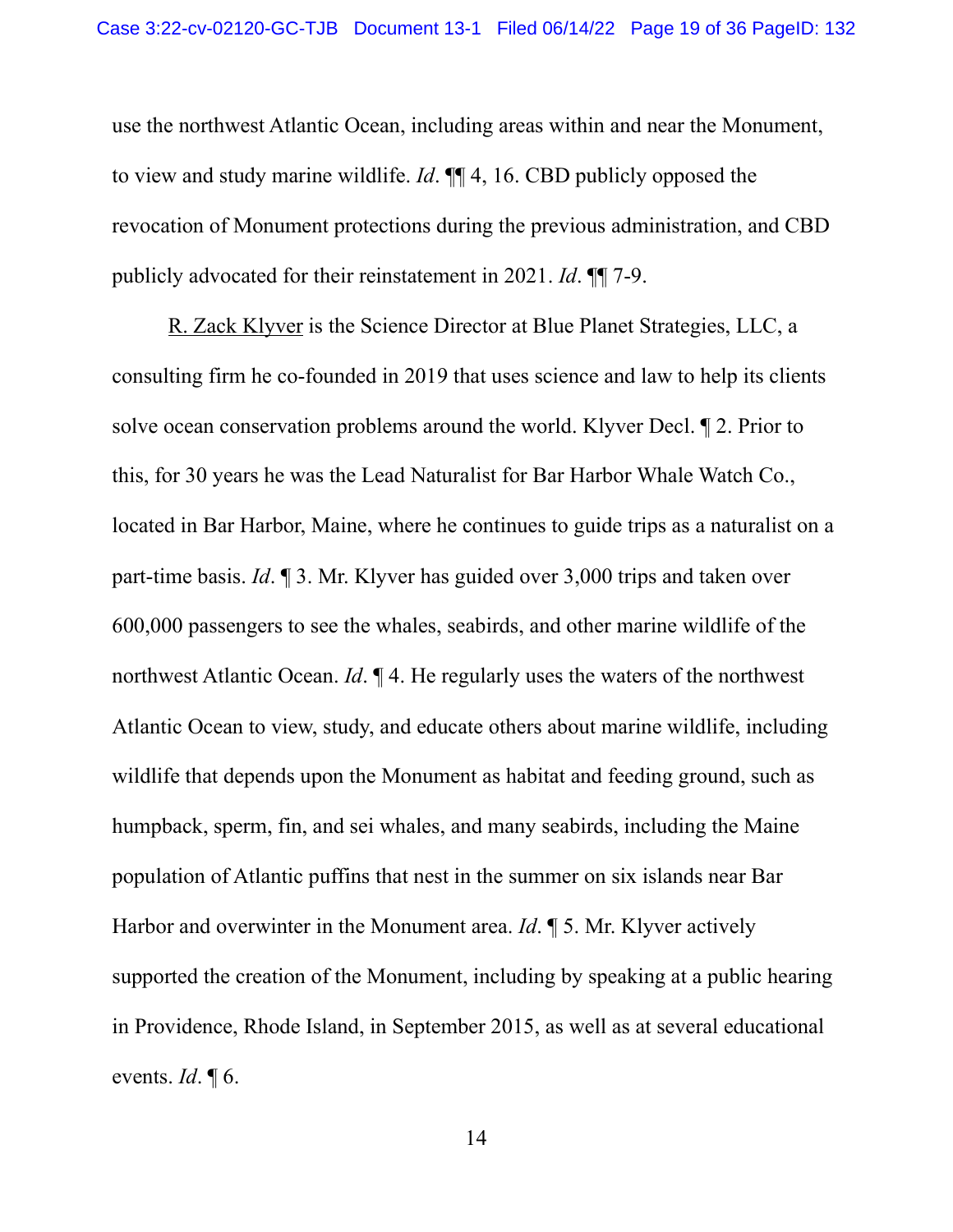All four Applicants have gone to court to defend the Monument twice before: first, by successfully intervening to defend the Monument against a fishing industry challenge in *Massachusetts Lobstermen's Association v. Ross*, and second, by challenging the presidential rollback of protections in *Conservation Law Foundation v. Trump*. *See supra* at 8-9. Applicants now seek to intervene to defend the Monument for a third time.

## **ARGUMENT**

All four Applicants meet the requirements for intervention as of right under Federal Rule of Civil Procedure 24(a) or, alternatively, the broad standard for permissive intervention under Rule 24(b).

## **I. Applicants are entitled to intervene as of right**

To intervene as of right under Federal Rule of Civil Procedure 24(a)(2), prospective intervenors must (1) make a timely motion, (2) have "a sufficient interest in the litigation," (3) show "'a threat that the interest will be impaired or affected, as a practical matter, by the disposition of the action,'" and (4) be inadequately represented by existing parties. *Pennsylvania v. President, United States of Am.*, 888 F.3d 52, 57 (3d Cir. 2018) (quoting *Kleissler v. U.S. Forest Serv.*, 157 F.3d 964, 969 (3d Cir. 1998)); *see* Fed. R. Civ. P. 24(a)(2). Applicants satisfy all four elements.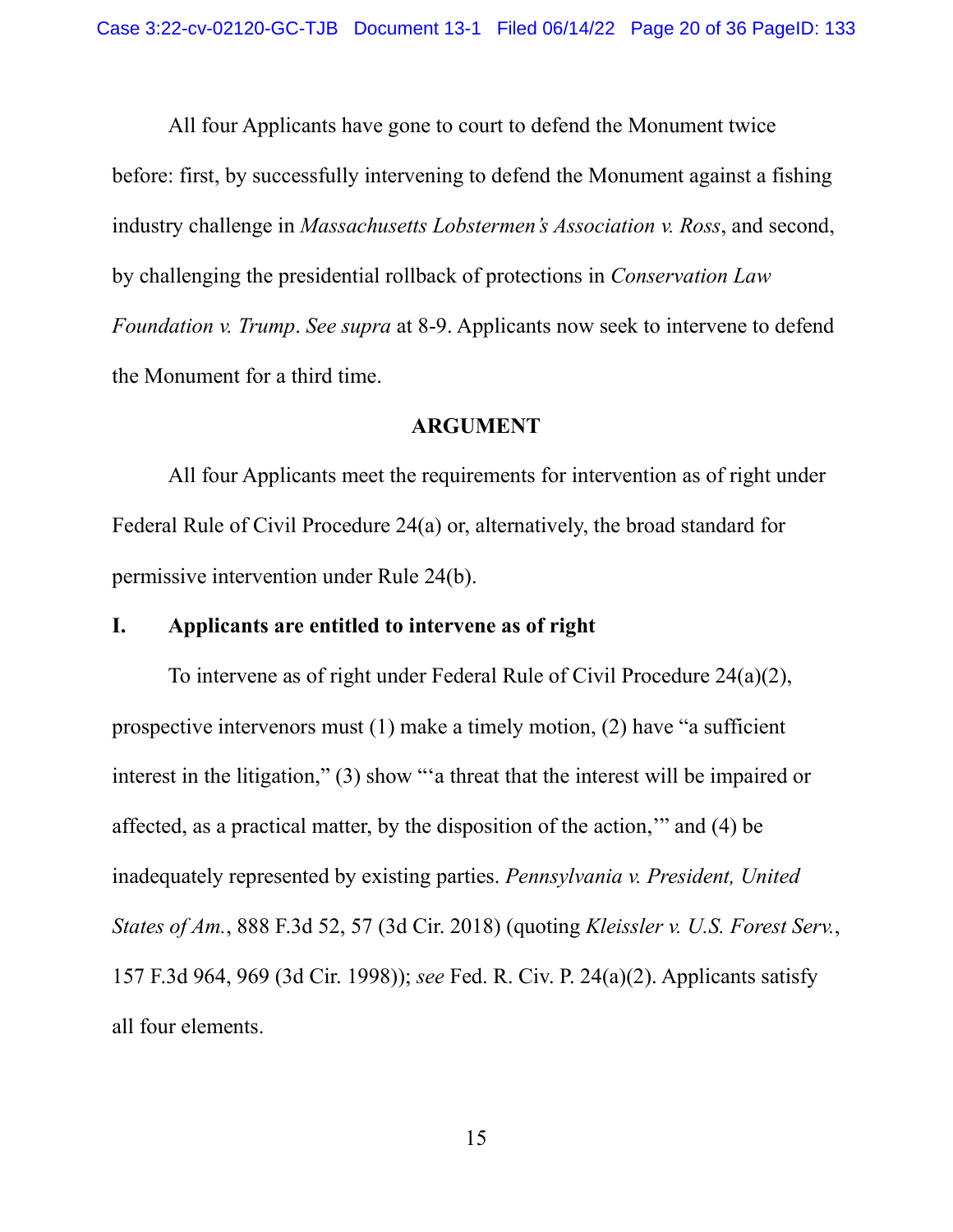## **A. Applicants' motion to intervene is timely**

In determining whether an intervention motion is timely, courts consider: " $(1)$  the stage of the proceeding;  $(2)$  the prejudice that delay may cause the parties; and (3) the reason for the delay." *Wallach v. Eaton Corp.*, 837 F.3d 356, 371 (3d Cir. 2016) (quoting *In re Cmty. Bank of N. Va.*, 418 F.3d 277, 314 (3d Cir. 2005)). Applicants' motion to intervene is timely because the present case is still in its earliest stages, and Applicants' participation will not prejudice existing parties or delay the resolution of this litigation.

Applicants are filing this motion roughly two months after Plaintiffs filed their complaint. *Cf. id.* at 377 (holding as timely motion to intervene filed two months after movant intervenors learned of risk to their rights); *Michaels Stores, Inc. v. Castle Ridge Plaza Assocs.*, 6 F. Supp. 2d 360, 364 (D.N.J. 1998) (holding that intervention was timely where "this case was filed less than three months ago and is now only in its preliminary stages"). The existing parties have not yet filed any responsive pleadings, substantive motions, or briefs. Granting Applicants' motion at this early stage will not prejudice any party. If the Court grants intervention, Applicants intend to support the efficient adjudication of this case.

#### **B. Applicants have cognizable legal interests at stake in this litigation**

Rule 24(a) next requires that intervenors demonstrate "a cognizable legal interest" in the outcome of the litigation. *Pennsylvania*, 888 F.3d at 58 (quoting

16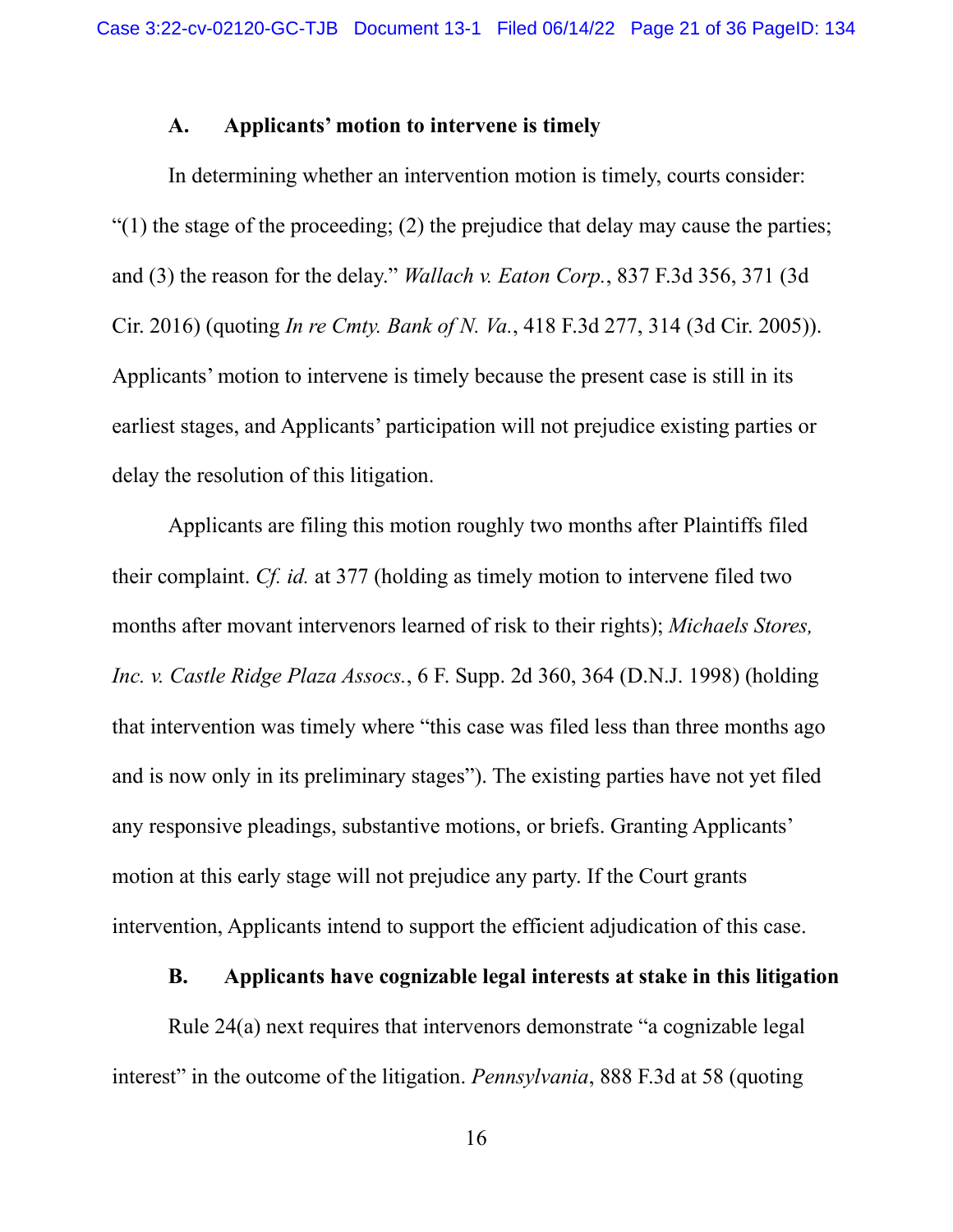*Brody ex rel. Sugzdinis v. Spang*, 957 F.2d 1108, 1116 (3d Cir. 1992)); *see* Fed. R. Civ. P. 24(a)(2). That interest must be one that is "specific to [intervenors]," that is "capable of definition," and that "'will be directly affected in a substantially concrete fashion by the relief sought.'" *Pennsylvania*, 888 F.3d at 58 (quoting *Kleissler*, 157 F.3d at 972). Organizational Applicants—CLF, NRDC, and CBD have cognizable interests based on their past advocacy and litigation in support of the Monument's protections, for the benefit of their members and the general public, and consistent with their conservation-focused missions. Mr. Klyver has a cognizable interest based on his own use of Monument resources as a whale-watch naturalist. 4

# **1. Organizational Applicants**

Organizational Applicants have specific, cognizable legal interests in defending the Monument's legality and preserving its protections against commercial fishing, for the benefit of their members and the general public. *See Kleissler*, 157 F.3d at 970, 972 (applying "pragmatic considerations" when

<sup>&</sup>lt;sup>4</sup> Applicants expect to seek the same relief as Federal Defendants: dismissal of the complaint or summary judgment affirming the legality of Proclamation No. 10287. Applicants therefore do not need to separately show standing. *See Little Sisters of the Poor Saints Peter & Paul Home v. Pennsylvania*, 140 S. Ct. 2367, 2379 n.6 (2020) (Intervenors who satisfy Rule 24(a)(2) need not "independently demonstrate Article III standing" unless they seek "relief that is broader than or different from" the relief sought by another party with Article III standing).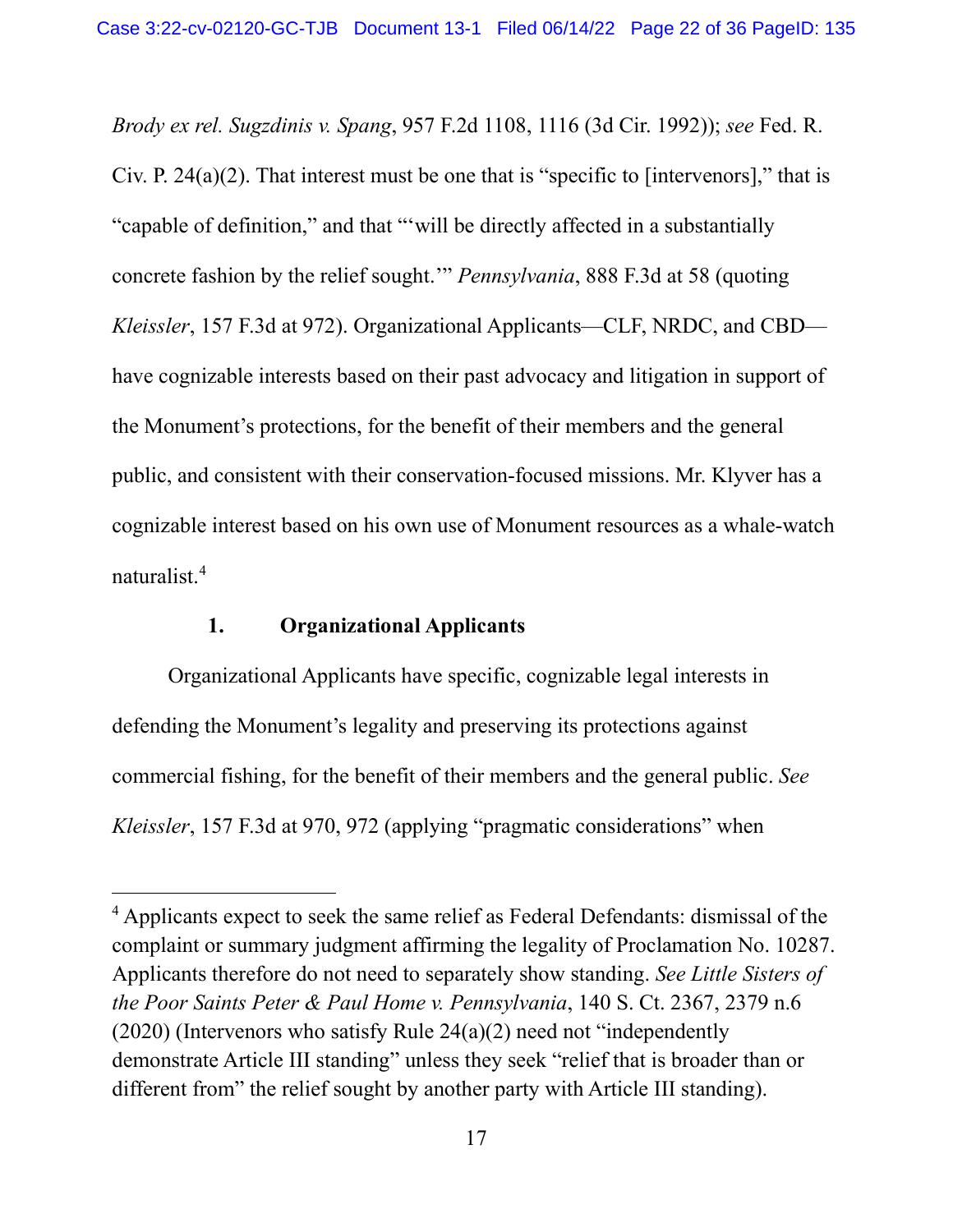analyzing intervenor interests in environmental litigation). Specifically, as described in the attached declarations, all three Organizational Applicants are nonprofit membership organizations whose missions include the goals of preserving healthy ocean ecosystems for the edification and enjoyment of their members and all people, preventing the harmful effects of extractive industries on fragile ocean resources, and protecting especially ecologically valuable marine areas as refugia where wildlife can recover and thrive. *See* Mahoney Decl. ¶¶ 3-7; Sewell Decl. ¶¶ 4-7; Sakashita Decl. ¶¶ 4-5, 10. Organizational Applicants' "overall objectives" and past "advocacy efforts," as well as the aesthetic, recreational, and scientific interests of their members, demonstrate a direct and substantial interest in defending the Monument. *Shipyard Assocs., L.P. v. City of Hoboken*, No. 14-cv-01145-CCC, 2014 WL 6685467, at \*3 (D.N.J. Nov. 26, 2014) (granting public interest organization's motion to intervene).

Consistent with their missions, Organizational Applicants have engaged in many years of "advocacy efforts," *id.*, to establish and defend the Monument. Applicants CLF and NRDC called on the President to designate Northeast Canyons and Seamounts as a national monument starting in 2015, including by submitting written public comments, participating in stakeholder meetings, and/or publishing blogs and reports to inform their members. Mahoney Decl. ¶¶ 9-11; Sewell Decl. ¶¶ 11-16. After the Monument's creation, all three Organizational Applicants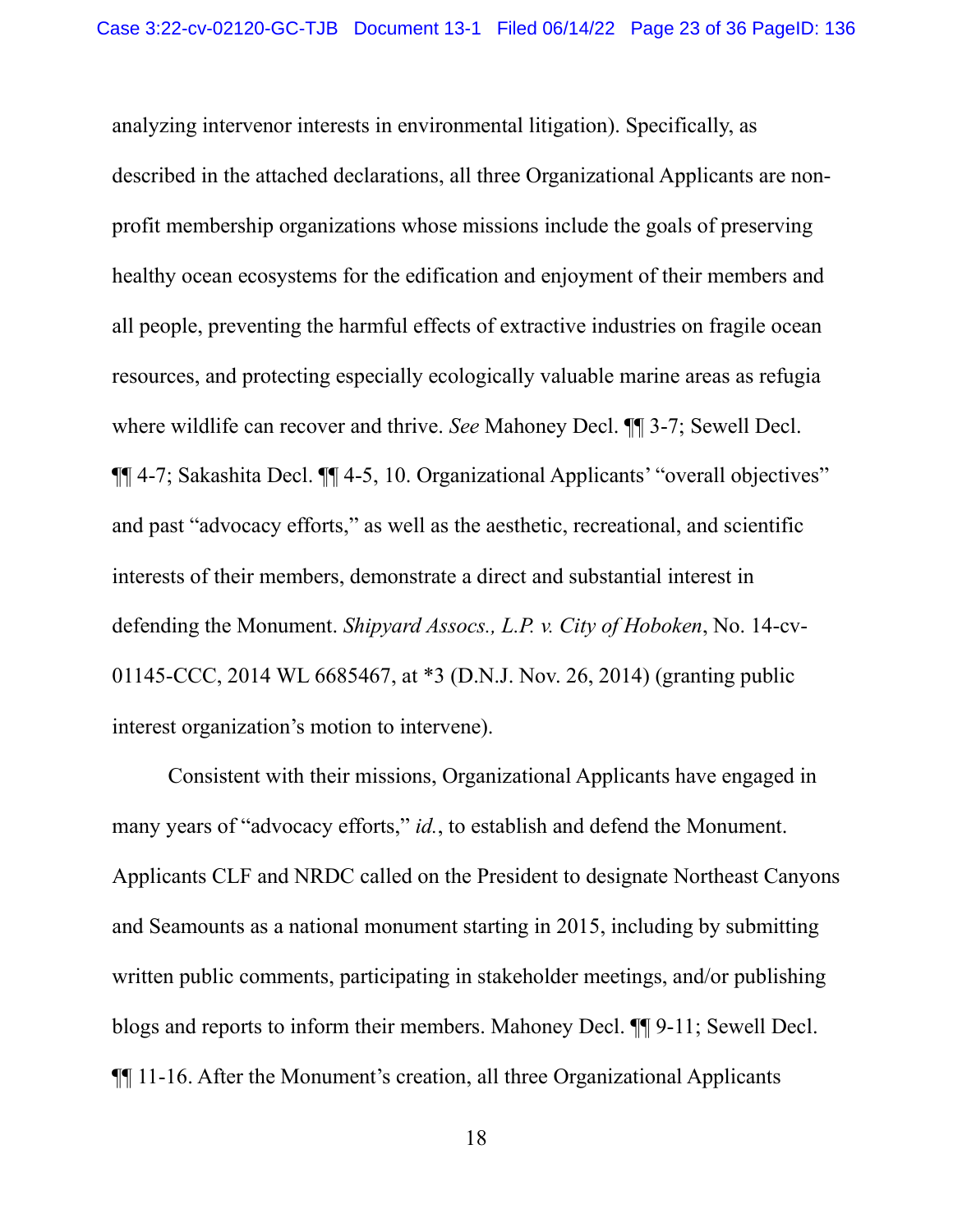intervened in the first fishing industry lawsuit, *Massachusetts Lobstermen's Association v. Ross*, and successfully defended the Monument's legality there. *See supra* at 8-9. During the Trump administration, all three Organizational Applicants submitted public comments, published op-eds, and/or published blogs and reports opposing the revocation of Monument protections. Mahoney Decl. ¶¶ 18, 20-21; Sewell Decl. ¶¶ 21, 25-26; Sakashita Decl. ¶ 8. When the President did issue a proclamation revoking protections, they filed a new lawsuit, *Conservation Law Foundation v. Trump*, challenging the legality of the President's action. *See supra* at 9. All three Organizational Applicants continued to call on the White House to restore the Monument's protections, including by submitting written public comments, participating in stakeholder meetings, and/or publishing online materials to help their members, the administration, and the general public understand the necessity of safeguarding this special area. Mahoney Decl. ¶¶ 23, 26; Sewell Decl. ¶ 30; Sakashita Decl. ¶ 9.

Further, the Monument's protections benefit Organizational Applicants' members in specific and direct ways. Organizational Applicants have members including scientists, educators, and whale- and bird-watchers—who have traveled to areas in and around the Monument to research, view, and appreciate its wildlife in the past, and who wish to continue doing so in the future. Mahoney Decl. ¶ 31; Sewell Decl. ¶¶ 32-34; Sakashita Decl. ¶¶ 4, 16. The Monument's protections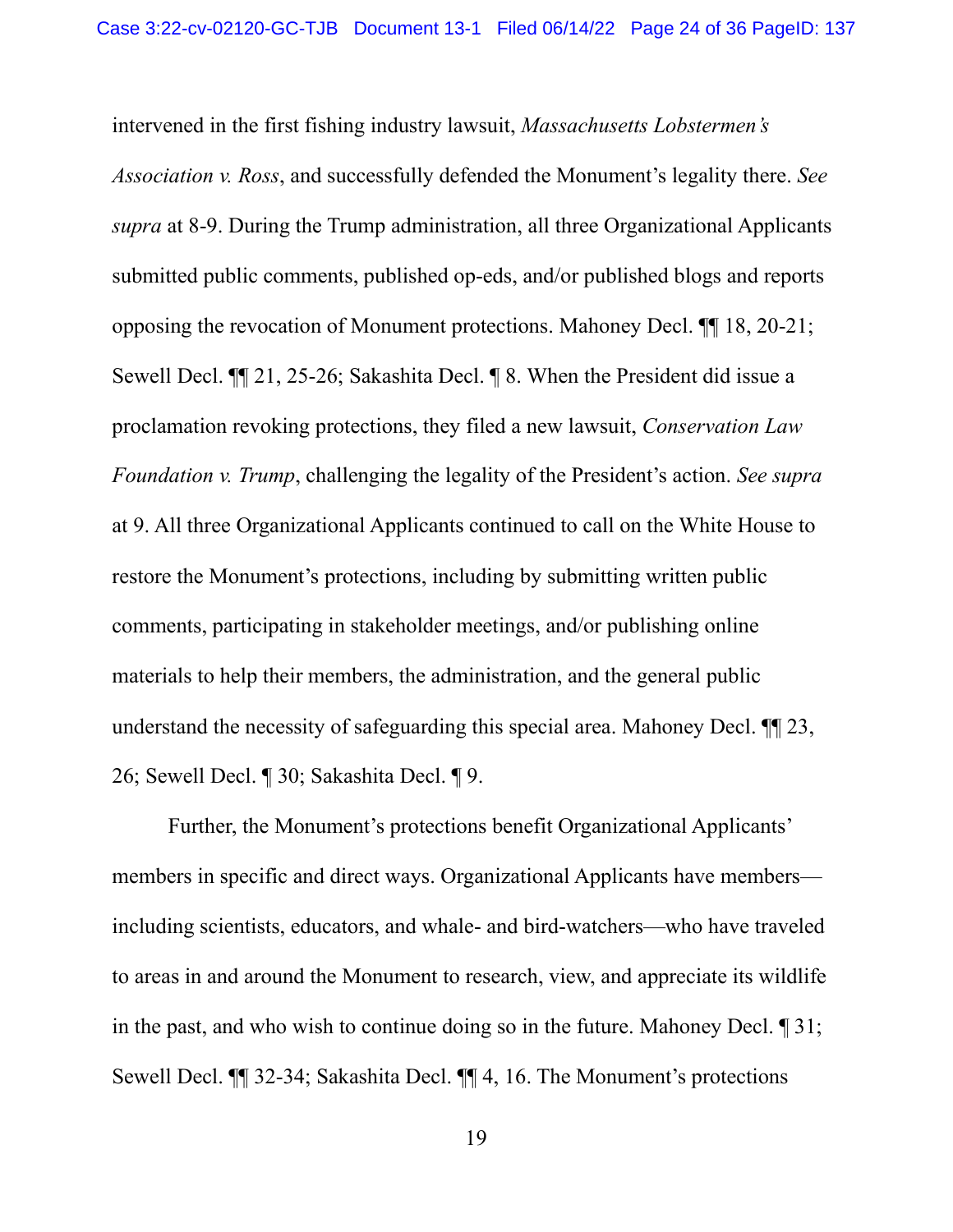benefit them by shielding this area from the disruption and damage caused by commercial fishing and other extractive activities; preserving the health, beauty, and unusually high research value of the ecosystems and wildlife found there; and enabling them to study, view, and enjoy the Monument area as the only highly protected marine area off New England's coast. Mahoney Decl. ¶¶ 29-31; Sewell Decl. ¶¶ 35-36; Sakashita Decl. ¶ 17. Organizational Applicants also have members who view, study, and enjoy wildlife that depends on the Monument as a feeding ground, migration route, or overwintering area. Mahoney Decl. ¶ 33; Sewell Decl. ¶ 34; Sakashita Decl. ¶¶ 4, 16. The Monument's protections help ensure the health and stability of the whale, seabird, and other populations that members enjoy observing. Mahoney Decl. ¶ 34; Sewell Decl. ¶ 35; Sakashita Decl.  $\P$  17.

Organizational Applicants' multi-year record of advocacy to protect and defend the Monument, in keeping with their organizational missions and for the benefit of their members, demonstrates that they satisfy Rule 24's "interest" requirement. Fed. R. Civ. P. 24(a)(2). Since 2017, Organizational Applicants have been involved in litigation to defend "the protection conferred" by the Monument. *Pennsylvania*, 888 F.3d at 58; *cf. Shipyards Assocs.*, 2014 WL 6685467, at \*3 (granting intervention for public interest group that intervened in prior litigation involving same property). And their advocacy and litigation provided "one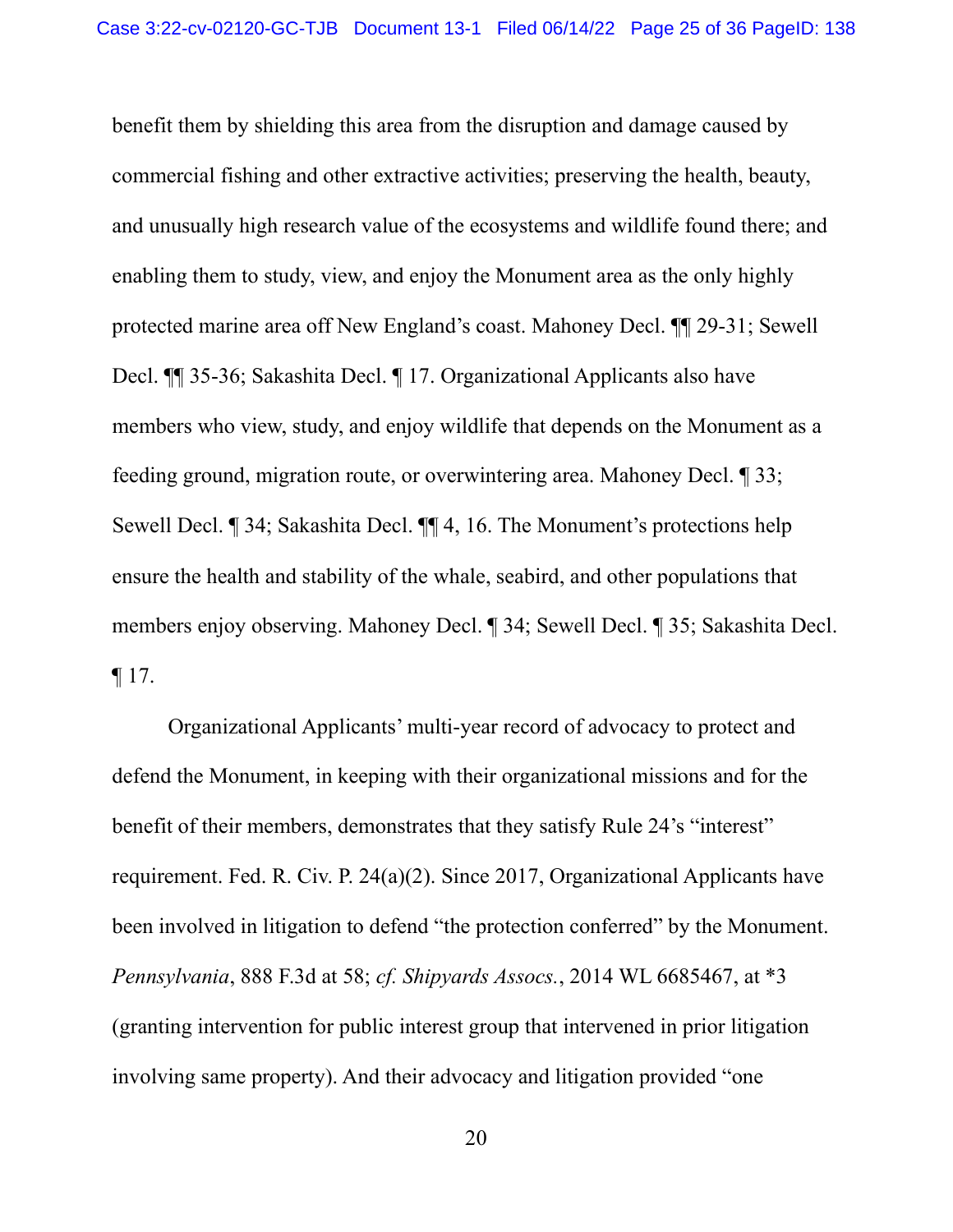impetus" for the President's restoration of the Monument's protections.

*Pennsylvania*, 888 F.3d at 58; *see* Interior Report, *supra* at 5 & n.2, at 14 (observing that Applicants' litigation "raise[d] serious and fundamental questions" about President's authority to revoke monument protections). Organizational Applicants'longstanding "advocacy efforts" and demonstrated commitment to safeguarding the Monument supply the requisite "interest" for purposes of Rule 24(a)(2). *Shipyard Assocs.*, 2014 WL 6685467, at \*3; *see also Am. Farm Bureau Fed'n v. U.S. E.P.A.*, 278 F.R.D. 98, 106-07 (M.D. Pa. 2011) (holding environmental organizations had sufficient interest to intervene under Rule  $24(a)(2)$  given their "core missions" and member use and enjoyment of waters at risk).

#### **2. Mr. Klyver**

As a naturalist who observes, studies, and educates others about the ecology and sea life in the northwest Atlantic Ocean as it exists in nature, Mr. Klyver has a direct and specific interest in maintaining the Monument's protections particularly because of their importance to the whales and puffins on which he focuses his professional and recreational activities. *See* Klyver Decl. ¶¶ 2-5, 10-14. The Monument's protections benefit Mr. Klyver's interests in viewing, studying, and educating others about whales and seabirds by providing those species with a stable, protected source of food, shelter, and passage for their migrations and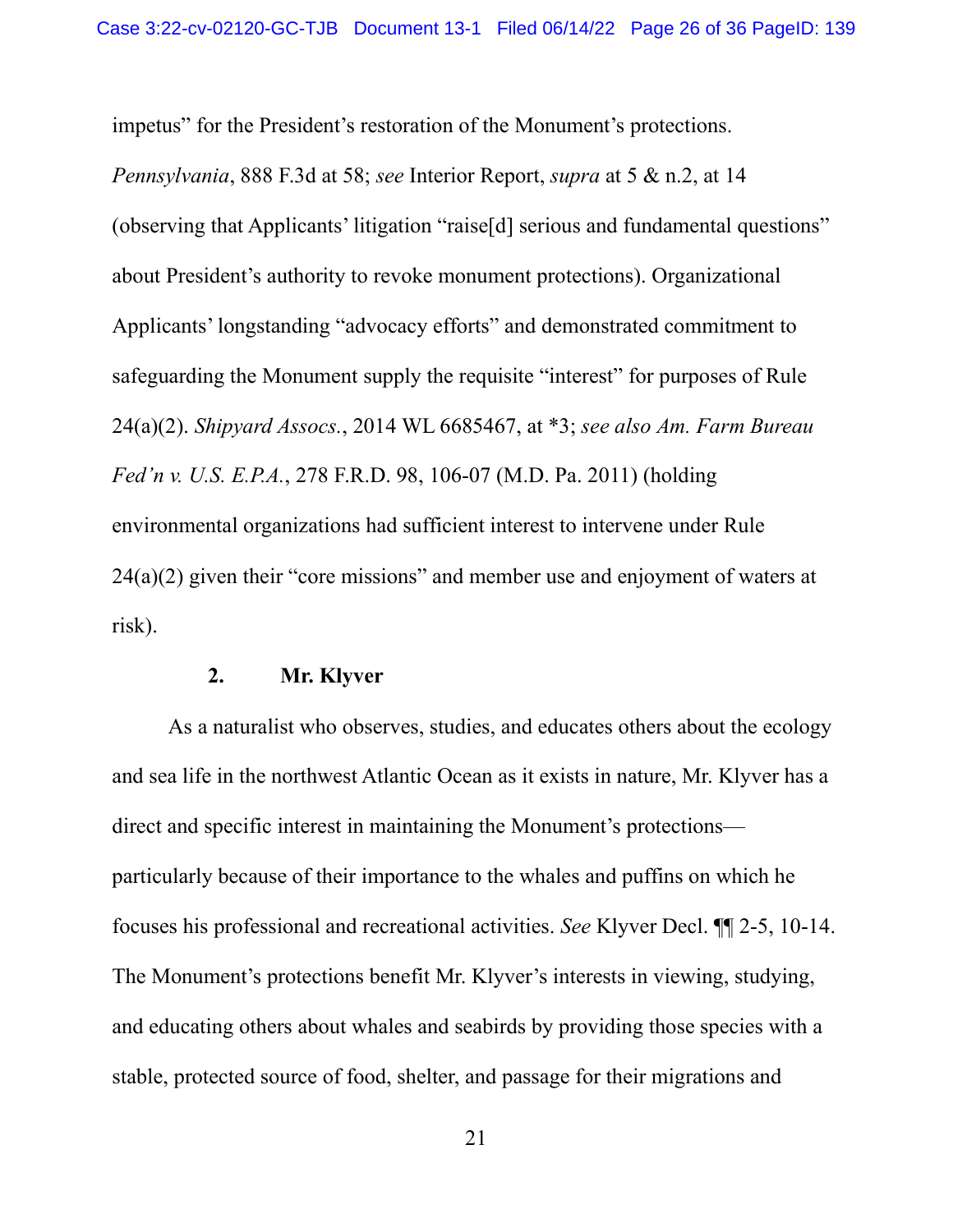movements, reducing the negative effects of commercial fishing and other extractive activities, and helping to ensure that healthy populations are maintained year after year. *Id*. ¶¶ 15-17. The Monument's protections also facilitate scientific investigation and therefore provide Mr. Klyver with information to use when educating the public, commenting on agency decisions, and advising agency decision-makers about marine life in the northwest Atlantic Ocean, as he does frequently in his capacity as a naturalist and as a member of the Atlantic herring advisory panel for the New England Fishery Management Council. *Id*. ¶ 16.

Like the Organizational Applicants, Mr. Klyver has a long, demonstrated record of advocacy "for the protection conferred" by the Monument. *Pennsylvania*, 888 F.3d at 58. Mr. Klyver actively supported the creation of the Monument, including by speaking at public and press education events and at the September 2015 public hearing in Providence, Rhode Island. Klyver Decl. ¶ 6. He later opposed the revocation of Monument protections and, in 2021, advocated for their reinstatement. *Id*. ¶¶ 7-8. Mr. Klyver, along with Organizational Applicants, intervened to defend the Monument in *Massachusetts Lobstermen's Association v. Ross*, *see supra* at 8, and challenged the presidential rollback of protections in *Conservation Law Foundation v. Trump*, *see supra* at 9. As with Organizational Applicants, these facts are sufficient to establish Mr. Klyver's interest for purposes of Rule 24(a)(2).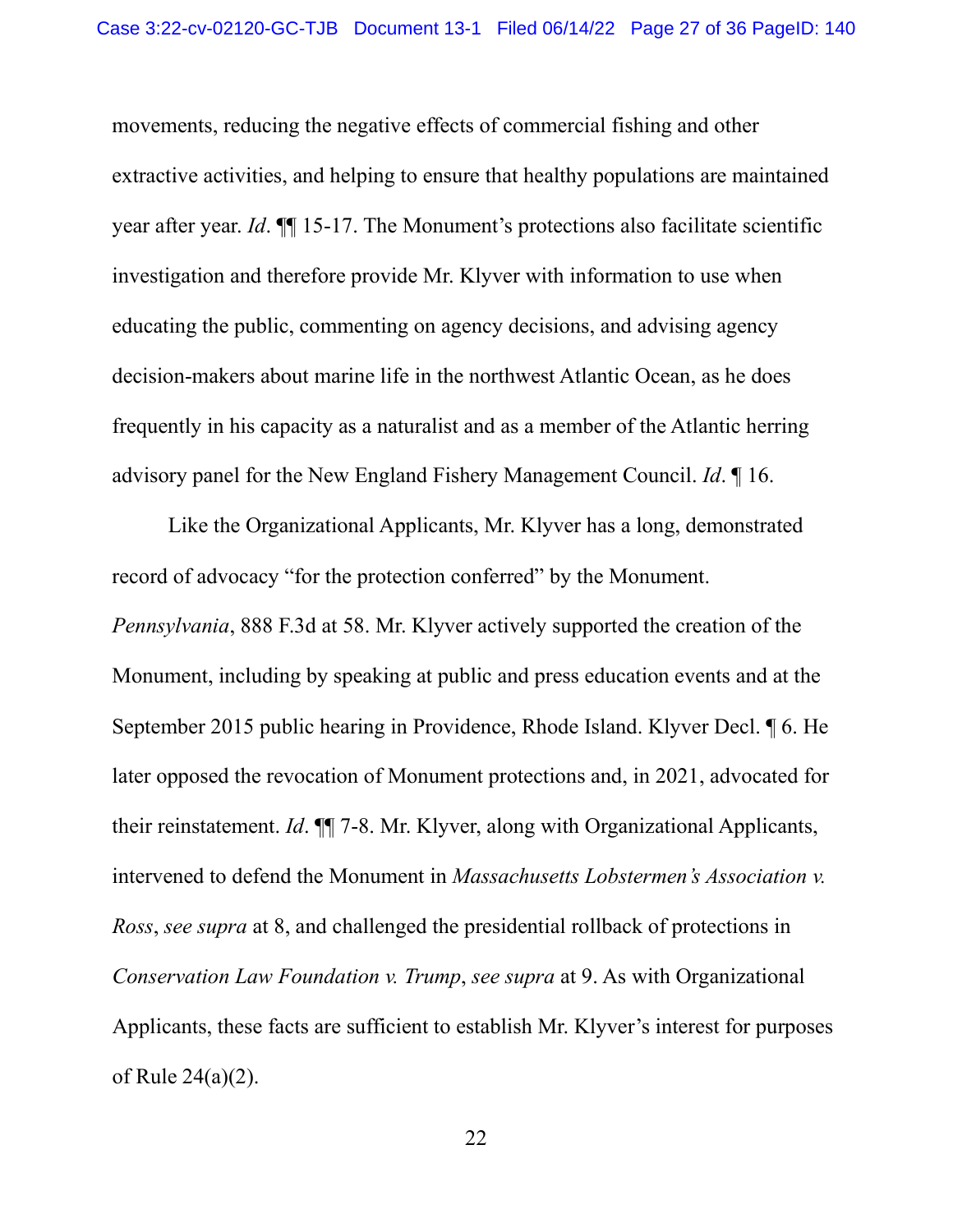## **C. If successful, Plaintiffs' action would impair Applicants' interests in protecting the Monument from harm**

An applicant for intervention as of right must be "so situated that disposing of the action may as a practical matter impair or impede the movant's ability to protect its interest." Fed. R. Civ. P. 24(a)(2). Applying this requirement, courts inquire whether movant intervenors' interests "will be impaired or affected, as a practical matter, by the disposition of the action." *Pennsylvania*, 888 F.3d at 57 (quoting *Kleissler*, 157 F.3d at 969).

Applicants satisfy this element. If the Court awards Plaintiffs the relief they seek—a judgment nullifying the Monument's designation and eliminating its protections as *ultra vires* and unlawful—the protections that Applicants have worked extensively to realize and defend, and that directly benefit Applicants and their members, would be lost. As Applicants have consistently explained in their past advocacy, allowing commercial fishing in the Monument threatens to alter the area's ecology, impairing its value as a scientific reference site and as a biodiversity hotspot, and jeopardizing the Monument's objects. Mahoney Decl. ¶ 34; Sewell Decl. ¶¶ 11-13; Sakashita Decl. ¶¶ 8, 13; Klyver Decl. ¶¶ 15, 17. Organizational Applicants' members who are scientists would be harmed by no longer being able to study the Monument as a closed marine area—the only highly protected area in the U.S. Atlantic—free of the confounding influence of and damage from commercial fishing activity. Mahoney Decl. ¶¶ 32, 34; Sewell Decl.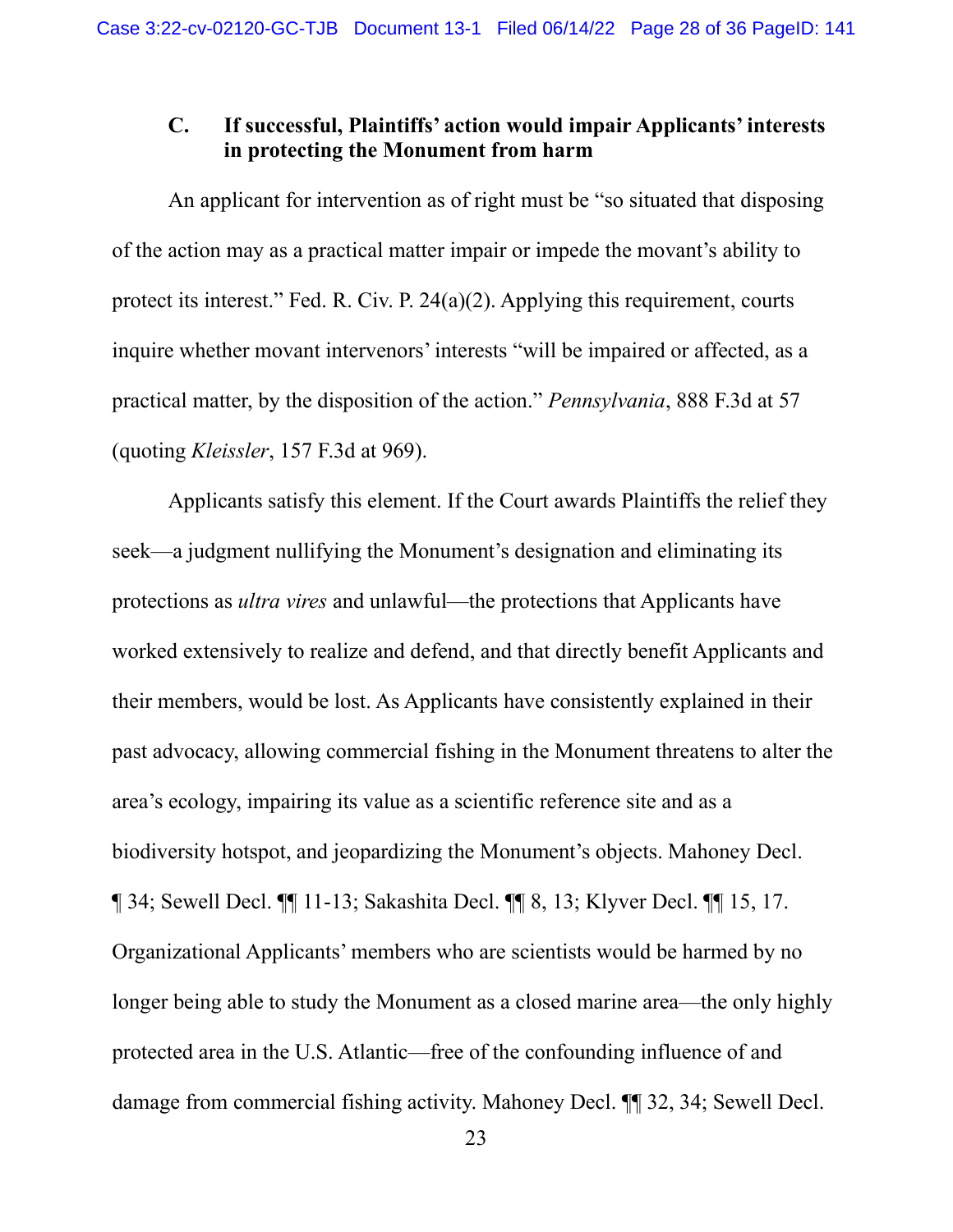¶¶ 7, 33, 35-36. Similarly, Mr. Klyver would be harmed by the loss of valuable, high-quality scientific research conducted here, on which he relies on to educate the public and advise officials on governance matters in the northwest Atlantic Ocean. Klyver Decl. ¶¶ 16-17. And Applicants and their members who use the Monument and surrounding areas for whale- and bird-watching and other wildlife viewing would lose their ability to enjoy this area without the disruption and damage caused by commercial fishing activity. Mahoney Decl. ¶¶ 31, 33-34; Sewell Decl. ¶¶ 34-35; Sakashita Decl. ¶¶ 16-17; Klyver Decl. ¶ 15.

Thus, because Plaintiffs' lawsuit has the "potential to declare" the Monument's protections a nullity, Applicants "may be 'practically disadvantaged by the disposition of the action.'" *Pennsylvania*, 888 F.3d at 60 (quoting *Benjamin ex rel. Yock v. Dep't of Pub. Welfare of Pa.*, 701 F.3d 938, 951 (3d Cir. 2012)); *see also Am. Farm Bureau*, 278 F.R.D. at 109 (finding potential impairment based on "practical consequences" of adverse ruling on environmental intervenors). Under similar circumstances, the Tenth Circuit held that conservation groups could intervene as of right in litigation challenging the legality of Grand Staircase-Escalante National Monument in Utah, recognizing that the Monument "provide[d] greater protection for the intervenors' interests than prior" land management plans did. *Utah Ass'n of Ctys. v. Clinton*, 255 F.3d 1246, 1253-54 (10th Cir. 2001). Just so here: because the disposition of this action may, as a practical matter, impair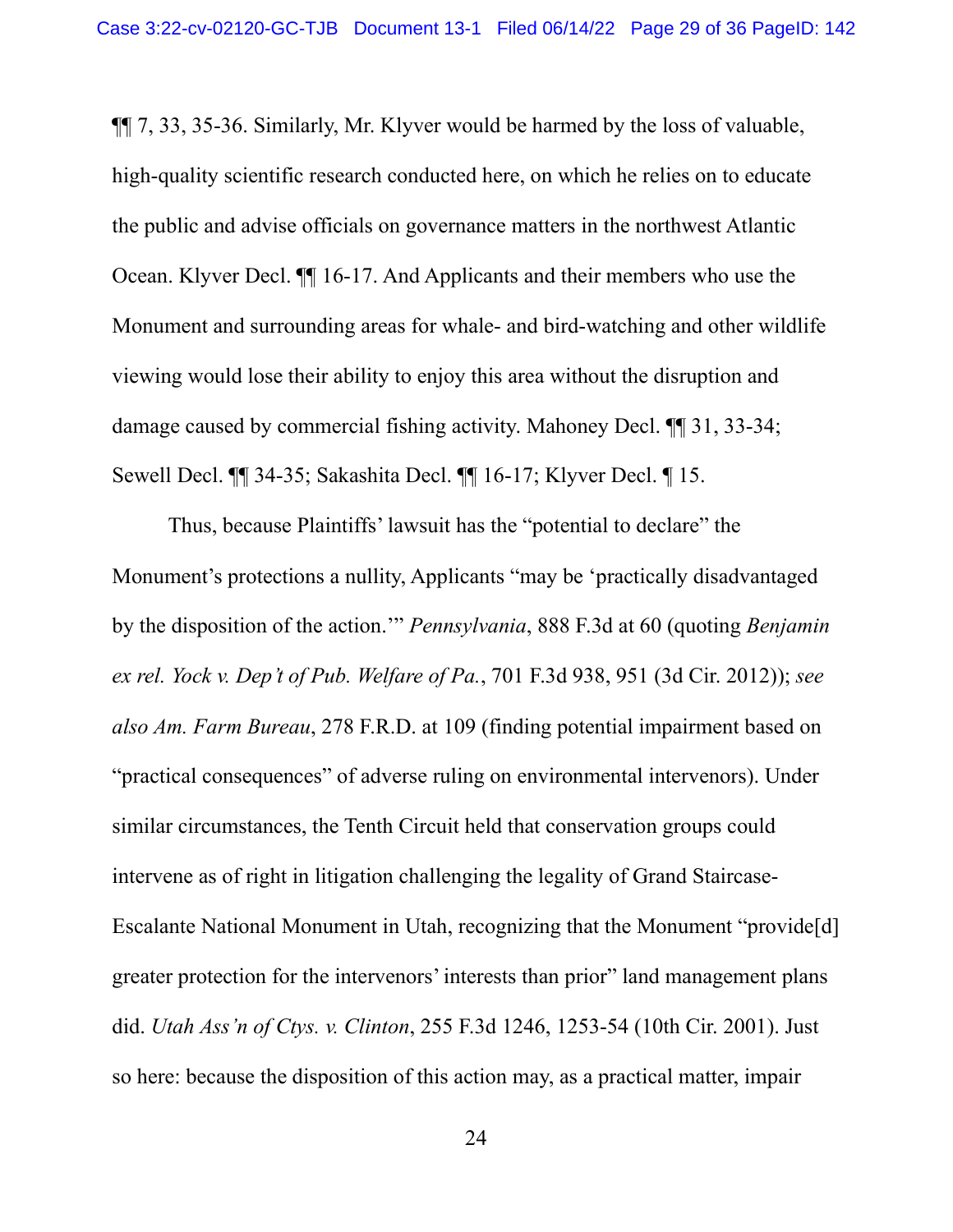Applicants' and their members' interests in the Monument, Applicants satisfy Rule 24(a)'s impairment-of-interest requirement.

## **D. Applicants' interests may not be adequately represented by Federal Defendants**

Finally, applicants for intervention as a matter of right must show that their interests may not be adequately represented by the existing parties. Fed. R. Civ. P.  $24(a)(2)$ . The burden for that showing is "generally treated as minimal." *Pennsylvania*, 888 F.3d at 60 (internal citations omitted). Applicants must show only that existing parties' "representation of [their] interest '*may be*' inadequate" not that it certainly will be. *Id.* (emphasis in original) (internal citations omitted).

None of the existing parties adequately represent Applicants' specific interests in this matter. Applicants seek to defend the challenged Proclamation's legality; Federal Defendants will likely defend the Proclamation's legality as well. Yet Applicants' and Federal Defendants' interests are not identical; as the Third Circuit has recognized, environmental cases "frequently pit private … and federal interests against each other." *Kleissler*, 157 F.3d at 971 (discussing NEPA lawsuits). Here, Applicants have a single, straightforward goal: to ensure the maximum protection for the wildlife and ecosystems of Northeast Canyons and Seamounts. *See supra* at 11-14 (describing Organizational Applicants' missions and advocacy). The Federal Defendants' interests, in contrast, are less "straightforward" and "parochial," *Pennsylvania*, 888 F.3d at 61 (quoting *Kleissler*,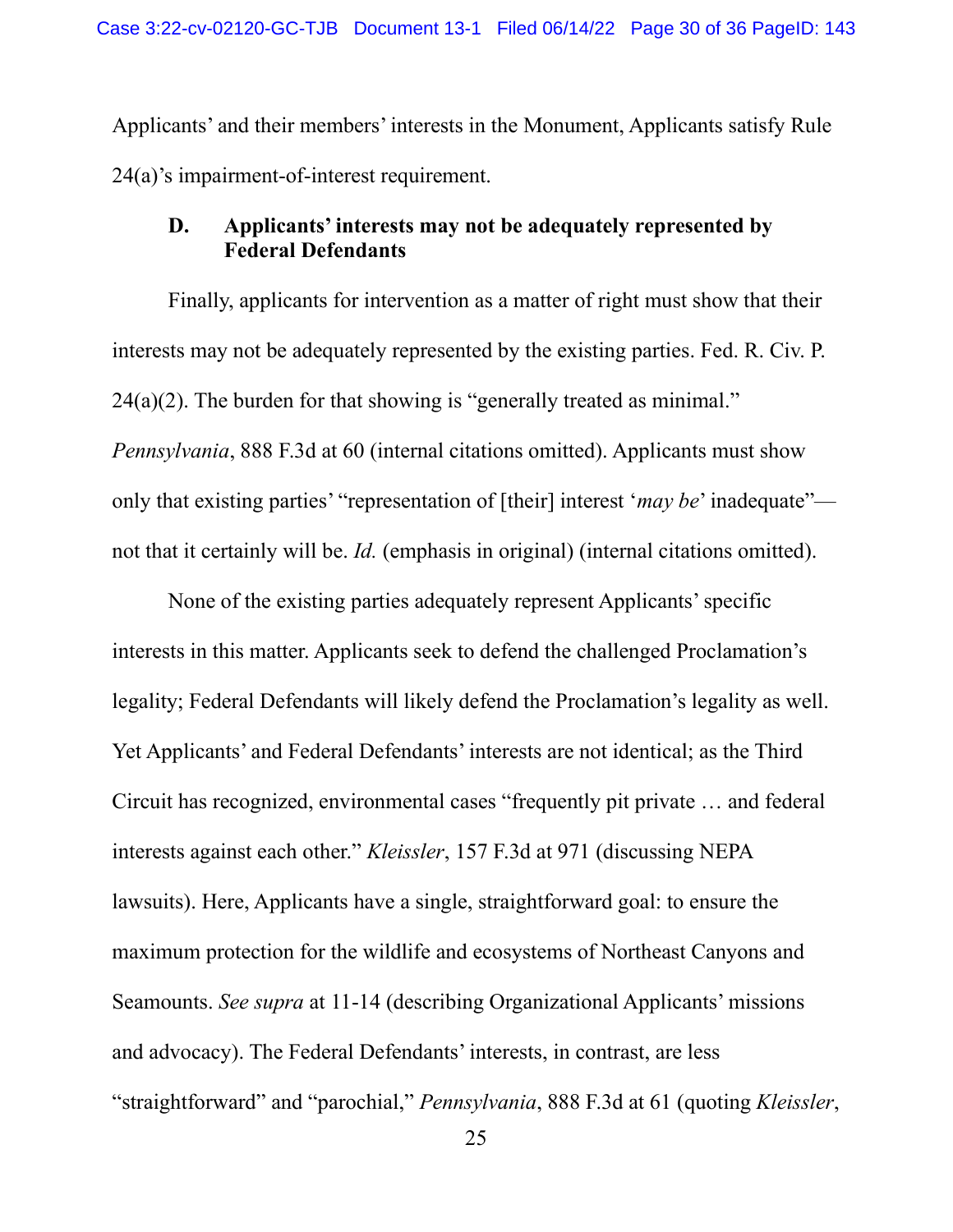157 F.3d at 972, 973), because in addition to defending the Proclamation's legality, they have an institutional interest in maximizing presidential flexibility and balancing competing interests. *See, e.g.*, Proclamation No. 10049, 85 Fed. Reg. at 35,795 (purporting to revoke the prohibition on commercial fishing); Proclamation No. 9496, 81 Fed. Reg. at 65,165 (allowing fishing for American lobster and red crab to phase out over seven years).

Indeed, multiple courts have recognized that the federal government may inadequately represent environmental advocacy groups in Antiquities Act litigation—including with respect to these very Applicants and this very Monument. As noted above, the district court in *Massachusetts Lobstermen's Association* granted Applicants intervention as of right, even though both Applicants and the federal government defended the legality of Northeast Canyons and Seamounts. *See* Order, *Mass. Lobstermen's Ass'n v. Ross*, No. 17-cv-00406- JEB (D.D.C. Mar. 20, 2018). Similarly, in *Utah Association of Counties*, the Tenth Circuit concluded that the federal government's defense of Grand Staircase-Escalante National Monument could be inadequate to represent the "individual parochial interest" of environmental intervenors, even though "both the government and the intervenors ha[d] the same objective—to sustain the creation of the monument." *Utah Ass'n of Ctys*., 255 F.3d at 1255-56.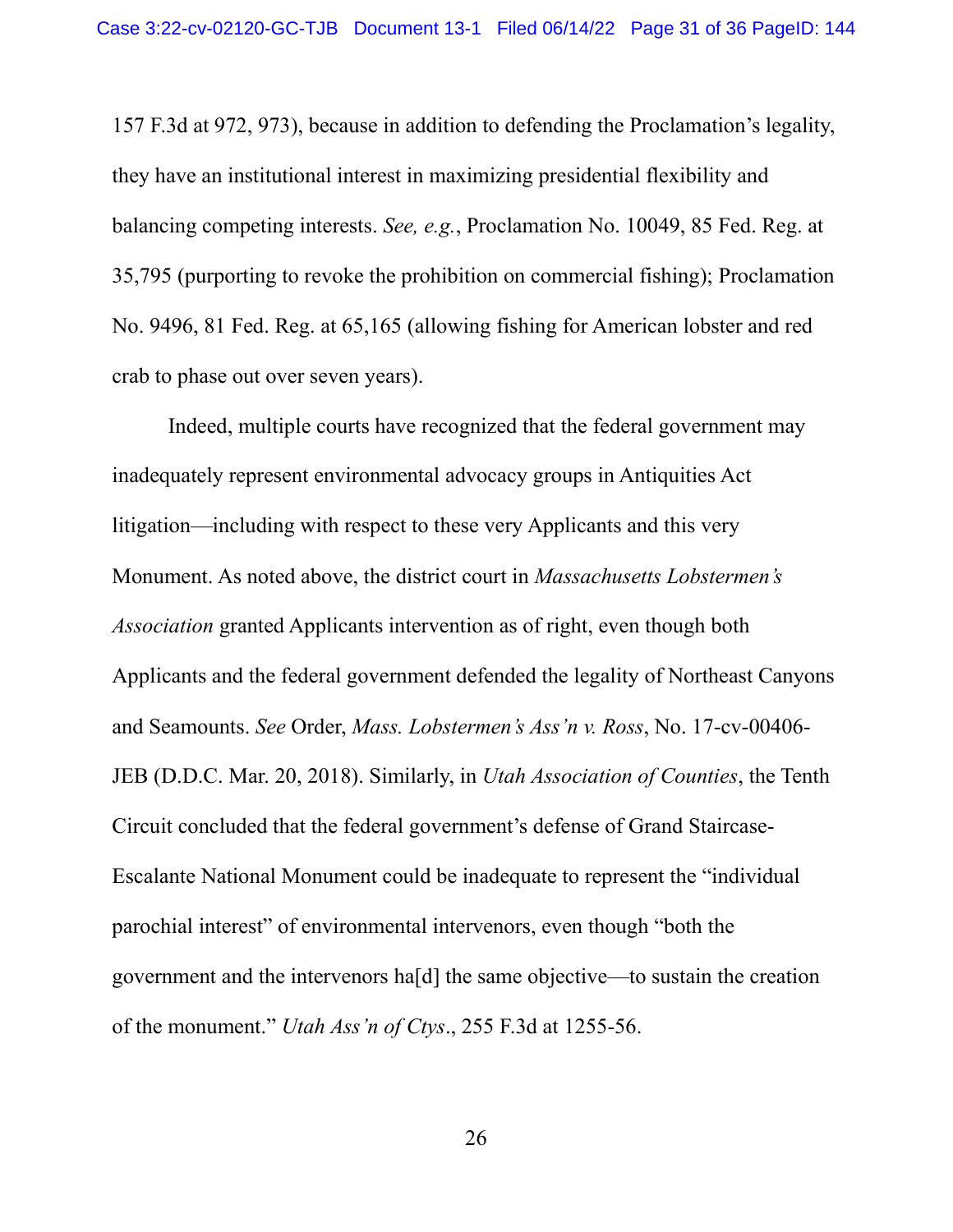The risk of inadequacy is not hypothetical. In fact, the litigating positions of Applicants and Federal Defendants have repeatedly diverged in past Antiquities Act litigation. For example, in *Conservation Law Foundation v. Trump*, Applicants and Federal Defendants disagreed over the meaning of the President's power to "reserve" lands and the meaning of the "smallest area" clause, *see* 54 U.S.C. § 320301(b),<sup>5</sup> and those statutory terms are once again at issue in this litigation. *See* Complaint ¶¶ 34, 113 & Count IV, ECF No. 1. Applicants NRDC and CBD have also been adverse to the federal government in litigation involving Bears Ears and Grand Staircase-Escalante National Monuments in Utah, where the meanings of those same statutory terms are at issue. *See The Wilderness Soc'y v. Trump*, No. 17-cv-02587-TSC (D.D.C. filed Dec. 4, 2017); *NRDC v. Trump*, No. 17-cv-02606- TSC (D.D.C. filed Dec. 7, 2017). And in *Massachusetts Lobsterman's Association*, even though Applicants and Federal Defendants both defended the Monument's legality, their litigating positions diverged in meaningful ways that may again become relevant here. For example, Applicants and Federal Defendants disagreed over the proper scope and standard of judicial review in Antiquities Act cases, and

<sup>5</sup> *See* Fed. Defs.' Mem. in Supp. of Mot. to Dismiss at 24, *Conservation Law Found. v. Trump*, No. 20-cv-01589-JEB (D.D.C. Aug. 31, 2020), ECF No. 12 (arguing that the Antiquities Act "grants the President substantial flexibility" and that "the decision to reserve lands for a monument is entirely discretionary").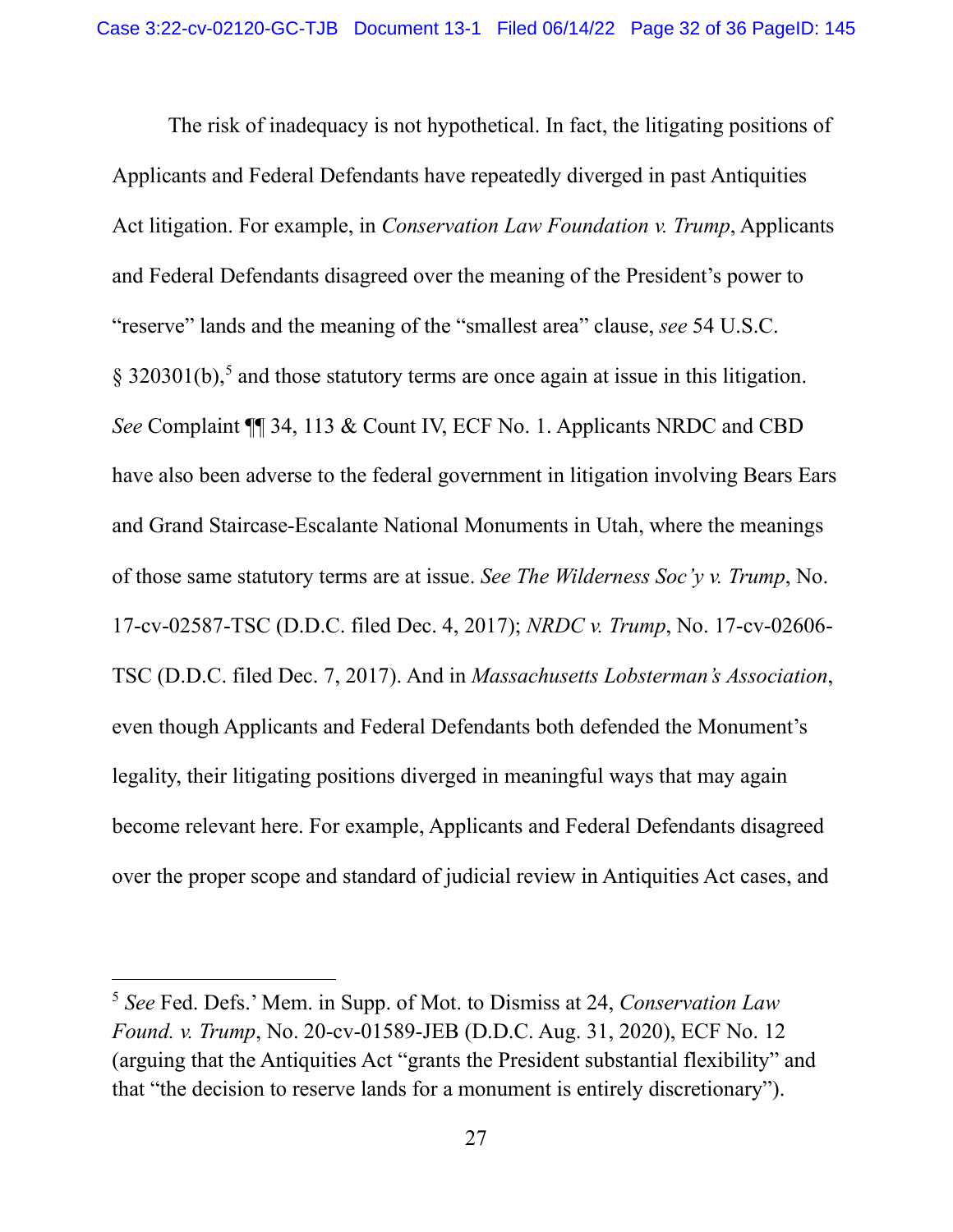over questions of jurisdiction and justiciability  $\delta$ —questions that Plaintiffs' complaint here squarely raises. *See* Complaint ¶¶ 16, 30, 97, ECF No. 1. These past divergences in litigating positions give "legitimate pause" to the notion of adequate representation by Federal Defendants of Applicants' interests. *Am. Farm Bureau*, 278 F.R.D. at 111 (quoting *Kleissler*, 157 F.3d at 973).

In sum, Federal Defendants' representation "*may*" again be inadequate to represent Applicants' specific interests here. *Pennsylvania*, 888 F.3d at 60 (internal quotation marks omitted); *see* Fed. R. Civ. P. 24(a)(2). Applicants therefore satisfy this final criterion.

\*\*\*

For the foregoing reasons, the Court should grant Applicants' motion to intervene as of right, just as the district court did in *Massachusetts Lobstermen's Association*.

<sup>6</sup> *See* Intervenors' Resp. in Supp. of Fed. Defs.' Mot. To Dismiss at 9-14, *Mass. Lobstermen's Ass'n v. Ross*, No. 17-cv-00406-JEB (D.D.C. Apr. 30, 2018), ECF No. 33 (agreeing with Federal Defendants that fishing groups' complaint should be dismissed, but disagreeing over the availability and scope of judicial review, the applicability of Rule 12(b)(1) versus Rule 12(b)(6), and the nature of the President's discretion under the Antiquities Act).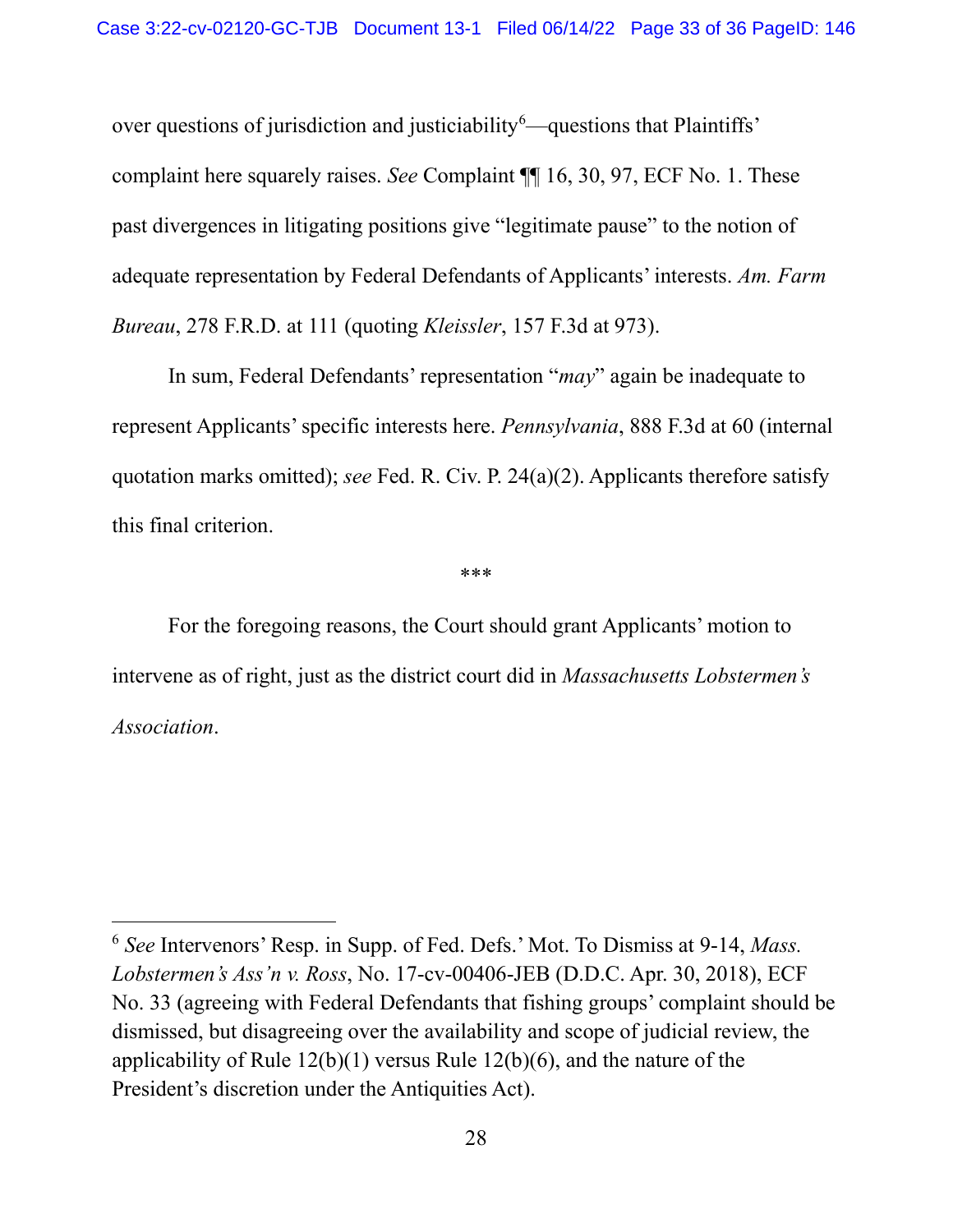# **II. Alternatively, the Court should permit Applicants to intervene permissively**

If the Court denies intervention as of right, Applicants request leave to intervene under Federal Rule of Civil Procedure 24(b). Permissive intervention is appropriate when an applicant's timely defense "shares with the main action a common question of law or fact," and where intervention will not "unduly delay or prejudice the adjudication of the original parties' rights." *King v. Governor of the State of New Jersey*, 767 F.3d 216, 246 (3d Cir. 2014) (quoting Fed. R. Civ. P. 24(b)), *abrogated on other grounds by Nat'l Inst. of Family & Life Advocs. v. Becerra*, 138 S. Ct. 2361 (2018). Applicants satisfy the criteria for permissive intervention.

First, as discussed above, Applicants' motion is timely. Fed. R. Civ. P.  $24(b)(1)$ . The case is at a preliminary stage, and no substantive motions or briefs have been filed. *See supra* at 16.

Second, Applicants do not intend to assert any cross- or counter-claims. They intend to oppose Plaintiffs' claims and requests for relief and to raise affirmative defenses, each of which necessarily share "common question[s] of law or fact" with the main action. Fed. R. Civ. P. 24(b)(1)(B); *see* Proposed Answer at 30 (Affirmative Defenses).

29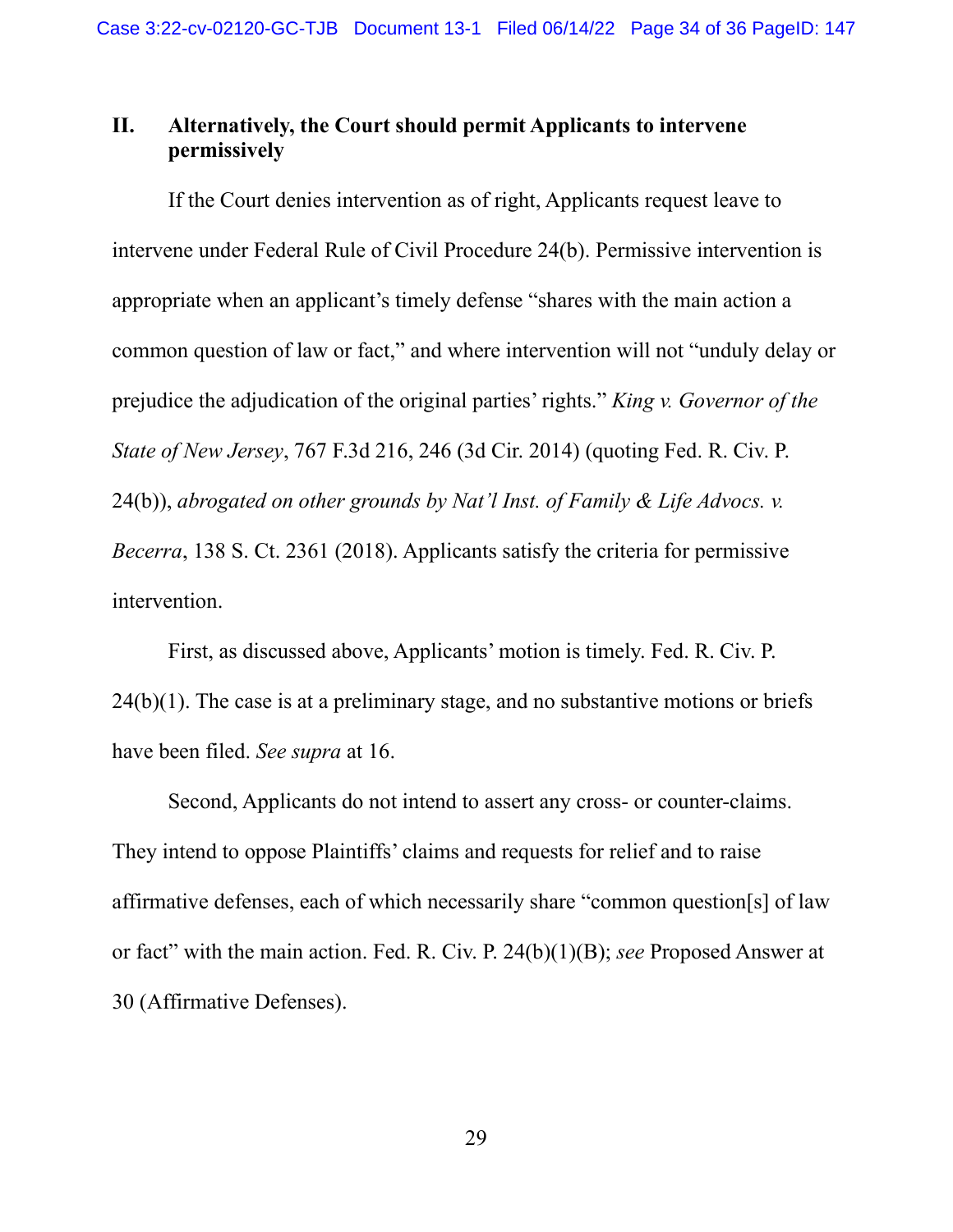Third, Applicants' involvement will cause no undue delay or prejudice to the existing parties. Fed. R. Civ. P. 24(b)(3). If the Court grants intervention, Applicants intend to support the efficient adjudication of the case. *See supra* at 16.

Given the Applicants' demonstrated interest in preserving the Monument's protections, the early stage of the litigation, and the lack of any prejudice to the existing parties, the Court should at a minimum allow permissive intervention.

#### **CONCLUSION**

For the reasons set forth above, Applicants Conservation Law Foundation, Natural Resources Defense Council, Center for Biological Diversity, and R. Zack Klyver request that the Court grant their motion to intervene as of right or, in the alternative, to intervene permissively. Pursuant to Local Civil Rule 7.1(f)(1), Applicants have lodged a proposed answer with this motion to intervene.

Dated: June 14, 2022 Respectfully submitted,

s/ Bradley Campbell Bradley Campbell (NJ Bar No. 025212005) Conservation Law Foundation 62 Summer Street Boston, Massachusetts 02110 Tel.: (617) 850-1786 E-mail: bcampbel@clf.org *Counsel for Intervenor Applicants CLF, NRDC, CBD, and R. Zack Klyver*

Erica Fuller\* Conservation Law Foundation 62 Summer Street Boston, Massachusetts 02110